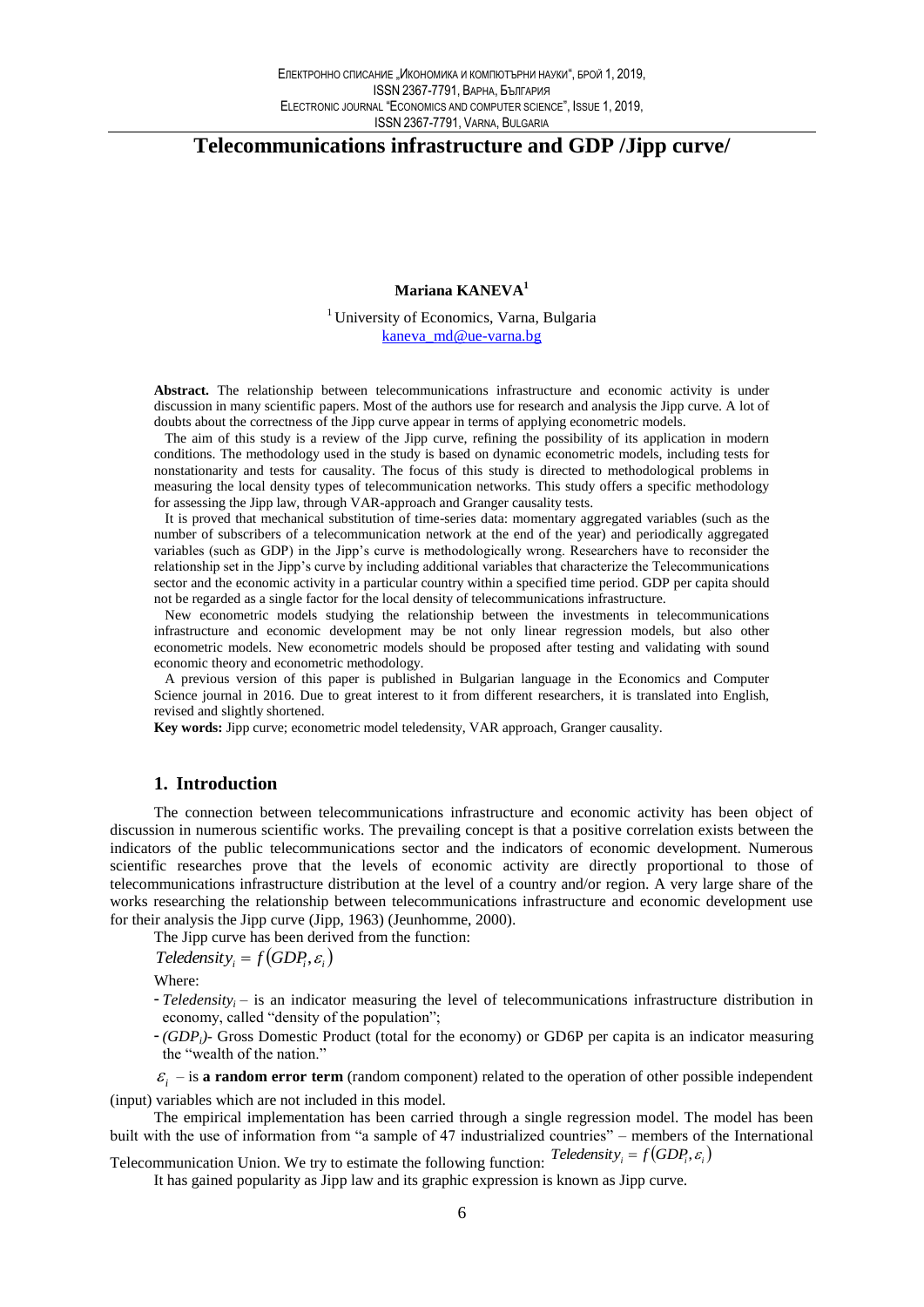The Jipp curve that was drawn and approbated in 1963 is still used in its generic form. The results from the Jipp's research are used for the development of a "tool" intended to facilitate the formulation of criteria concerning the amount of investments in telecommunications networks, which the individual countries need to make. The amount of these investments should be in proportion to the "wealth" of the respective country; it has to be proportional to the rate of that country's economic growth. It is assumed that the building of telecommunications networks of approximately identical technical and technological parameters would lead to easier and more active communication between the subscribers of the individual networks (telecommunications networks in the individual countries).

The Jipp curve is used as a tool for "prediction" of missing data concerning the telecommunications network distribution in countries that do not publish detailed information because of the lack of statistical reporting, other reasons, or because such data are treated as confidential by those countries' national laws.

The law derived by Jipp settles the public relations in connection with the development of electronic communication networks and physical infrastructure only in respect of assurance of certain levels of access when certain volume of GDP has been reached. Jipp law is used as grounds for the planning of telecommunications networks' distribution in the individual countries, i.e. when GDP of "X" volume is reached, "Y" level of telephone density (number of telephone lines per 100 residents) must be achieved.

The public relations between the subscribers of public-telecommunications networks and the operators of such networks are not settled through this so-called law. The rights of telecommunications service users and their right to use the networks and services therein at good quality and affordable price are not settled, either. The increased interest in this subject matter can be explained with a number of interrelated reasons:

- First: From theoretical point of view: To what extent the drawn constructions for the connection between telecommunications infrastructure and GDP are correctly, properly specified from econometric point of view and are there grounds to interpret and use the obtained results as criteria for determining the telecommunications network levels of penetration? We cannot agree with the derived "rules" and criteria for infrastructure development, because they have been derived and formulated on the grounds of "samples" of countries and the formed aggregates are highly heterogeneous as regards those countries' economic level, the state of their infrastructure and even their geographic location.
- Second: The different level of economic development of individual countries, the different level with which the contemporary communications in the individual countries are being accepted and intraduced, and the different territorial location of the countries do not allow their inclusion in a single "statistical" aggregation. It would be appropriate to study the connection between telecommunications infrastructure and GDP through the means and tools for time series analysis for an individually taken country. The results derived from panel-data analysis of a group of countries, e.g. the European Union, in view of the development of a single market for electronic communication services should be perceived as useful.

Third: The variables participating in the Jipp law. The indicators used to measure infrastructure distribution should be re-assessed; they need to be updated through the inclusion of indicators from the modern telecommunications infrastructure. We cannot agree that nowadays, the density of fixed telephone lines should be considered as the single measure for telecommunications network distribution in the individual economies.

The topicality of the discussed subject matter is defined by the role and significance of telecommunications as means for communication and interaction between people. Nowadays it is accepted that the development of telecommunications is amongst the significant indicators for each country's level of economic prosperity.

The *Object* of this research is the telecommunications infrastructure of the European countries, expressed by its density per population for the period from 1990 to 2015.

The *Subject* of this research is the relationship between telecommunications infrastructure and economic activity for the period  $1990 - 2015$ .

The objective of this work is to re-assess the Jipp curve and to give precision to the possibility for its application in contemporary conditions.

The research is based on the Jipp law, the economic theory and the results obtained by researchers such as Amitava Dutta (Dutta, 2001), (Madden and Savage, 1998; Madden, Savage and Madden, 2008) (Alleman et al., 1994; Mankin N. Gregory, David Romer, 1997; Dutta, 2001; Colecchia and Schreyer, 2002; Carlaw, Chu and Oxley, 2005; Lee, Gholami and Tong, 2005; Sridhar and Sridhar, 2007; Agiakloglou and Karkalakos, 2009; Koutroumpis, 2009a, 2009b; Chakraborty and Nandi, 2011; Ward and Zheng, 2015)(Mankin N. Gregory, David Romer, 1997; Chakraborty and Nandi, 2011) (Lee, Gholami and Tong, 2005; Chen, Lee and Zeng, 2014) (Lars-Hendrik Röller, 1996) and ect. The countries included in this research are: Bulgaria, Great Britain, Germany, Greece, Denmark, France, Turkey, Spain, Italy, Russia, Sweden and Switzerland. The reason for these countries' selection is not their qualitative homogeneity as regards their economic development or telecommunications infrastructure. These countries, with the exception of Bulgaria, participate as "sample units" in many of the researches on the subject under consideration. The results from those researches are highly controversial, ranging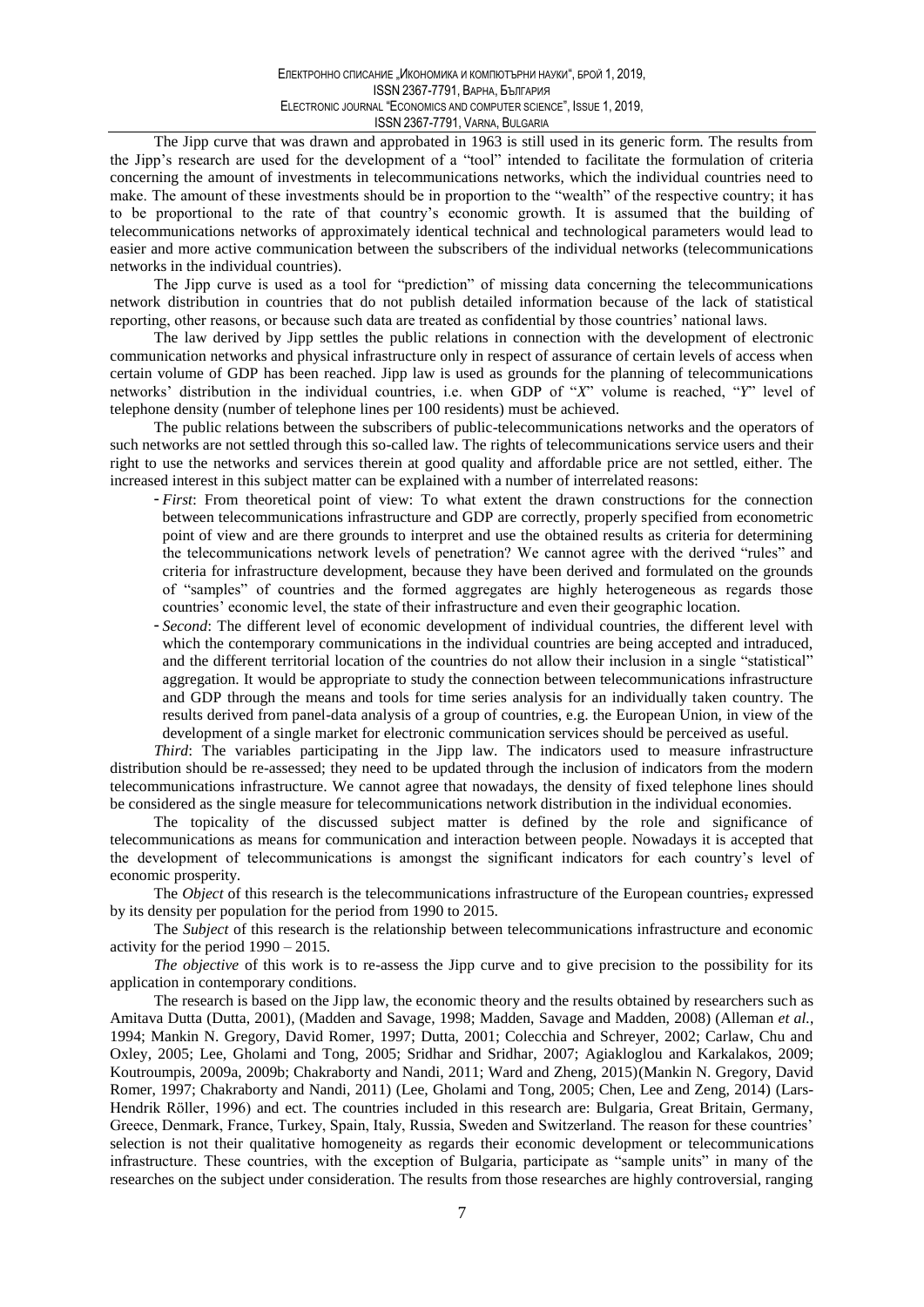from total acceptance of the statements derived by Jipp to total rejection of his conclusions. The period of the research covers twenty six years: from 1990 to 2015. This choice has been predetermined by the circumstance that the main technical, technological, legal and economic changes in the "Telecommunications" sector were introduced in all of the reviewed countries during that period. Information support has been provided through the ITU-T, World Bank and Euromonitor International databases. The used databases are selected in connection with this author's attempts to provide the highest synchronicity between the empirical data used in previous researches and this work. The calculation procedures have been completed with applied statistical and econometric software: EViews 9.5.0 and MS Excel.

### 2. Classifications and measures of telecommunications infrastructure and economic activity

Several indicators have been used according to their role for the drawing of the Jipp curve and because they have been used by other researchers throughout the years. The indicators have been organized in two groups: i) indicators characterising the Telecommunications sector; ii) indicators characterising the economic activity.

The main database for the research and analysis of the public telecommunications sector is the system of indicators that has been developed and maintained by the World Telecommunication Union. The indicators for the Telecommunications sector have been structured in the form of time series. Each observation in the series refers to a concrete date or period of time (e.g. monthly, quarterly, semi-annual and annual data) and, in the ideal case; it has to be kept in this frame in order to facilitate the analysis of trends in the sector.

As a rule, in the larger number of UTI (International Telecommunication Union) member states data concerning the Telecommunications sector/ICT are provided by the operators in the form of questionnaires. At the next stage, the data are summarized at country level. In the individual ITU member states, the information concerning individual networks, individual network operators and services is being collected and stored at a local level. In Bulgaria this information is provided by the Communications Regulation Commission. The data aggregated at country level is the data used for international comparisons in the sector, for planning and forecasting of the networks and their services in the individual countries, and for connecting the countries' networks in a single Global Telecommunication Infrastructure. This information base aims to assure comparability of results (by time and scope) from the activities of the public telecommunication sector in the individual countries, regardless of their geographic location. The term "public" refers to the means for access to the network and not to the network's ownership.

A public telecommunications network is an electronic communication network used for providing of publicly accessible telephone services; it provides a possibility for the transfer of voice, text and video services, and for the combining of individual points within itself, regardless of their geographic location.

The manufacturing of telecommunication equipment is excluded from the public telecommunications sector. The indicators in the database are grouped by individual fields of activity, which provides broader outlook to the telecommunications sector. A significant number of the indicators included in the database refer to the physical infrastructure of the telecommunications network, in its section dealing with the subscribers of individual networks: fixed, mobile and cellular; the Internet – (absolute number); density by subscribers of individual networks (% of the total population access to the network. The other groups of indicators refer to:  $$ use of networks (measured by the traffic carried through them); – tariffs for the use of networks and services; – income/costs from/for services; investments in the "Telecommunications" sector (ITU, 2011). A separate group includes certain indicators from the demographic and macroeconomic statistics – population, incl. population of the large cities; some indicatiors focused on households.

The exposition discusses only those of the ITU-database indicators that are directly related to the concrete research, such indicators from which the Jipp curve has been derived and constructed. Indicators that characterise the contemporary means of communication are also included.

Indicators that characterise the fixed telecommunications network (PSTN) are: number of network subscribers; number of organised stations, centres; length of connecting chains between them, etc. The fixed telephony is one of the oldest communication networks with history of over 125 years. It has been in the focus of telecommunications statistic for many years.

The main indicator which Jipp uses is "fixed-network subscribers" [number] – this is a telephone line with specially appointed port in the telephone station that connects the subscriber's end device to the public network. This indicator is synonymous for "individual subscriber line" or "fixed telephone line."

The indicator for the fixed telephone lines is the sum of the number of the following groups of active (used at least once during the latest month) subscriber lines: analogue fixed telephone lines; IP subscriber lines for voice services (VoIP); subscriber lines for fixed wireless access to the network (WLL); ISDN voice-channel equivalents, and the fixed public-telephone units. We have to point out that there is a difference between subscribers and users of fixed telecommunications network. One subscriber can use numerous subscription lines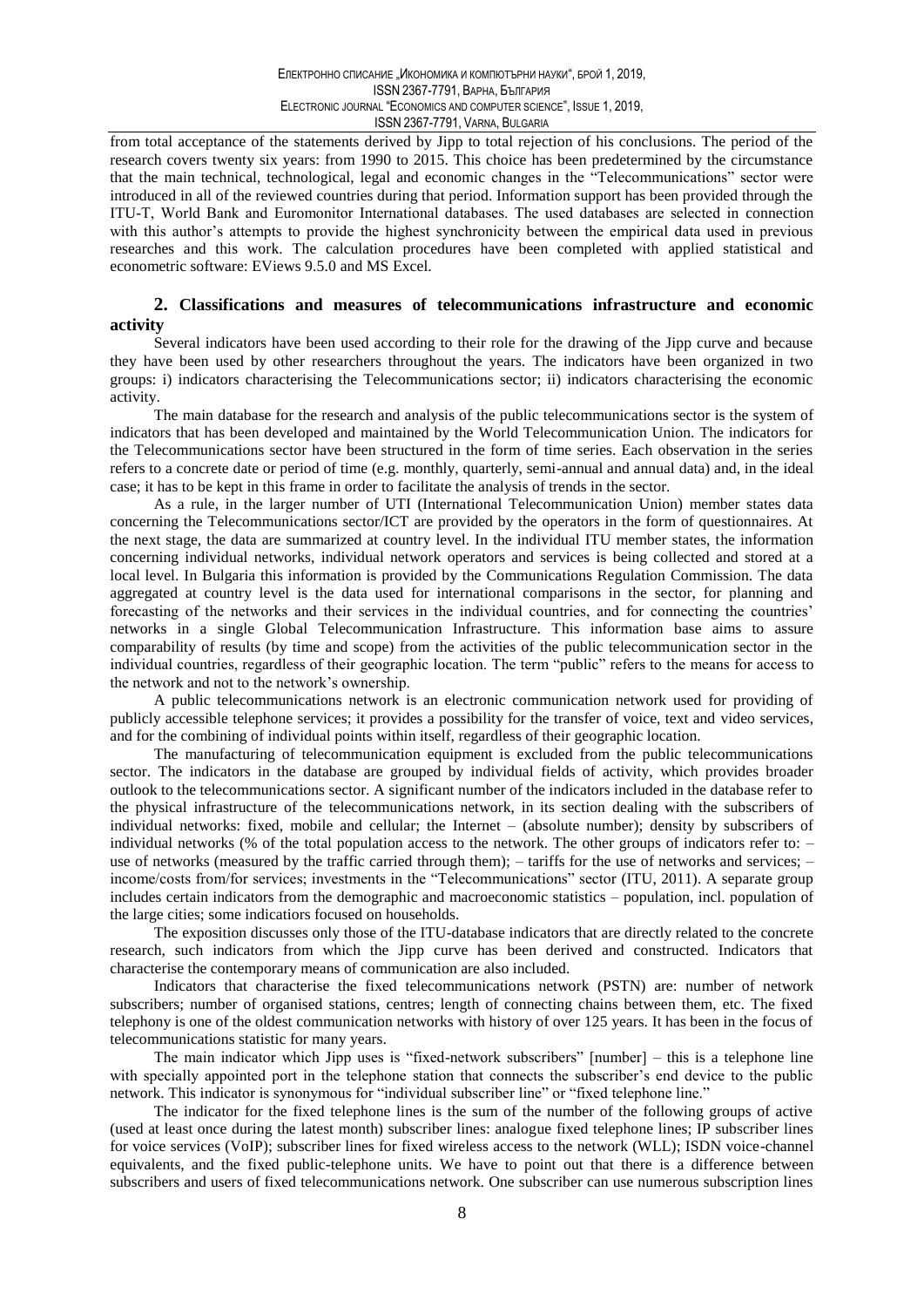and a number of users can use one line. This indicator accounts only for the number of subscribers of subscription lines.

Another large group of indicators that serves to measure the access of the residents and the businesses to telecommunications infrastructure is the group of cellular networks. Out of this group, of interest for this particular research is the number of mobile network subscribers. In its composition, this indicator includes subscribers of voice services, including short message service, subscribers of mobile-data and Internet, and subscribers with contracts for the use of voice services, mobile data and Internet.

The composition of this indicator includes subscribers who use prepaid access to the network and subscribers who have contracts with the service operator. Each of these two groups is additionally subdivided according to the speed of data transfer into subscribers using low and medium speed, and high-speed subscribers. This division of the cellular networks subscribers is comparatively recent (2005-2008); 4G subscribers have been included since 2015). The data included in the ITU-T database are still being "adapted" to this classification. Because of this inconvenience, many researchers "neglect" this classification of the subscribers. In this research we, too, use the total number of cell-network subscribers regardless of whether they use mobile data and at what speed. The total number of subscribers is significant for this study.

The next group of indicators included in this research are those that take in consideration the distribution of the global network Internet. These indicators have been organized in a separate group (according to ITU classification). Their composition includes the total number of Internet subscribers and Internet users, and also by groups of residents and businesses. The indicators characterising the Internet distribution in the individual countries are divided in two main groups:  $i$ ) according to the technology of Internet connection – fixed access (incl. fixed broadband access), wireless access (incl. subscribers of satellite broadband access, land fixed wireless broadband Internet and active mobile broadband public Internet subscribers;  $ii)$  according to the speed of data transfer - standard-access subscribers and broadband-access subscribers. This last group of indicators has become especially popular in connection with the Information society concept.

The ITU-T database includes a total of 180 indicators that refer to the Telecommunications sector. The object of the research is characterised with this limited number of indicators because they have been included in a large number of research works; they are used to prove, respectively reject, the operation of Jipp law for a group of countries.

On the grounds of the absolute indicators, the indicators for infrastructural density (distribution) among the residents and the businesses are calculated. Historically, the oldest indicator in this group (relative indicators) is the "telephone density by fixed telephone lines" (the number of telephone lines per 100 residents), measured in %.

$$
1. \quad D_{FIX} = \frac{Fixed \; telephone \; subscripts}{Population \; (average \; annual)} \cdot 100 \; [ \% ]
$$

This indicator "provides comparability in regard of the PSTN-network distribution by population in individual countries." The indicator calculated in this way is in the basis for the deriving of the Jipp curve. In the 1960s, its composition included solely and only the number of active analogue fixed telephone lines and the public fixed telephone lines. With the development of the techniques and technologies, the composition of this indicator has been expanded to include IP voice-service subscription lines (VoIP); subscription lines for fixed wireless access (WLL); ISDN voice-channel equivalents. In this sense, the use of this indicator for international comparisons of groups of countries included in one cross-section is unjustified. This indicator could be used to research one particular country and, through it, to research the dynamic in density along the fixed network, or, through it, to study the connection between such network and the economic activity.

In a similar way have calculated the indicators referring to other types of networks: subscriber density by cell networks and the Internet.

For the purpose of estimating the active Internet users, the national statistic offices, jointly with ITU, conduct periodic observations. The observations aim to estimate the achieved level in Information society development. The indicator used to measure the Internet accessibility among the residents and the businesses has been the result of such observations – "active Internet users" – calculated as percent of the total number of residents in individual countries.

One indicator, which is often used as substitute for infrastructure indicators, is called "Investments in the ICT Sector." These investments are associated with the costs for acquisition of own property (including intellectual and intangible property such as software). This indicator includes costs for initial installations and costs for services that are added to existing services, where the expectations are that their use will continue over an extended period of time. Because of its value expression, this indicator should be used with great caution in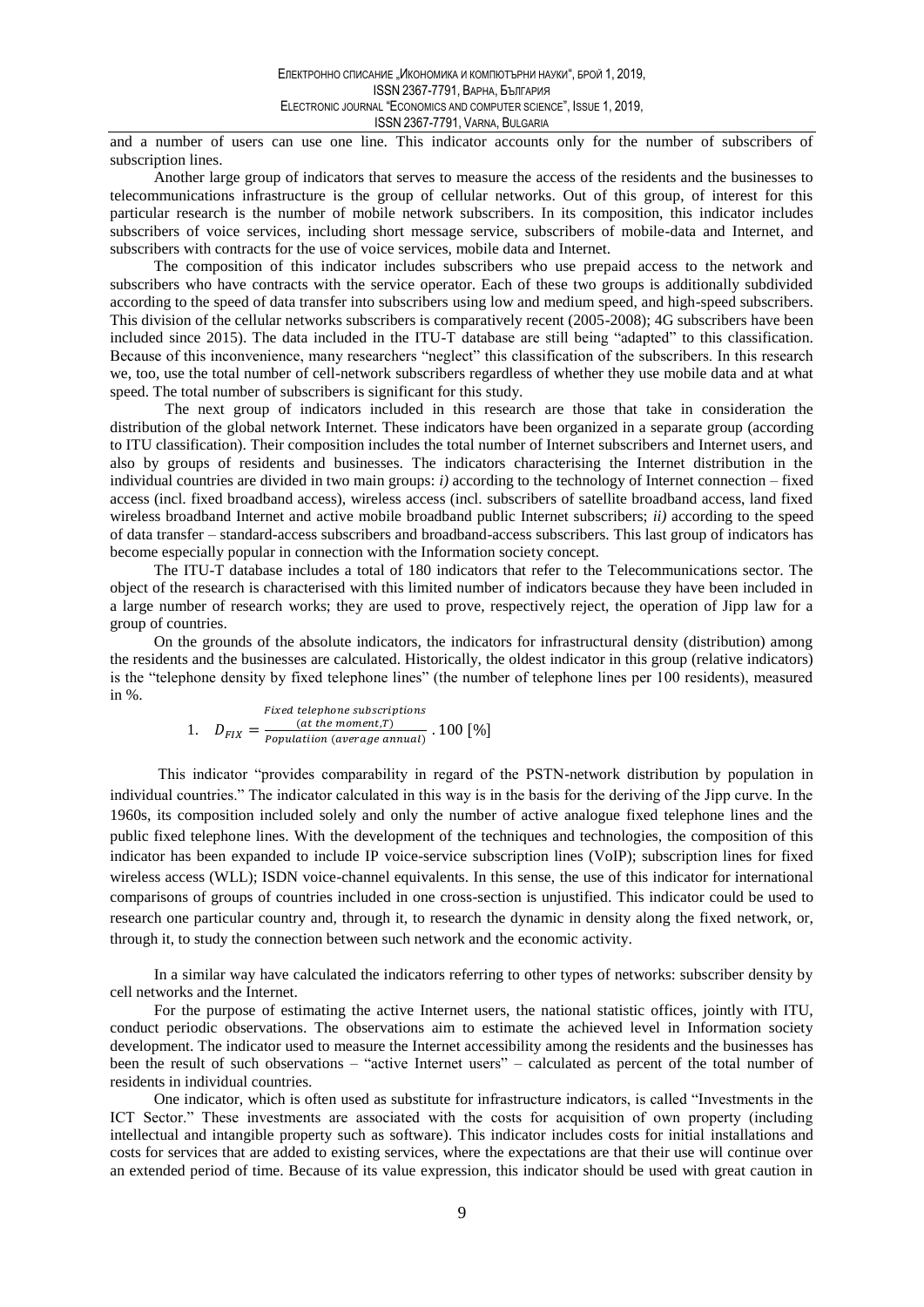the analysis of time series. The indicators used in this work to characterise the physical infrastructure are as follows (see Table 1).

### Table 1.

| Telecommunication indicators                     |                                                                              |                        |            |  |  |  |  |
|--------------------------------------------------|------------------------------------------------------------------------------|------------------------|------------|--|--|--|--|
| <b>Indicator</b>                                 | Unit                                                                         | <b>Source/DataBase</b> | Code       |  |  |  |  |
| Fixed telephone subscriber                       | thousands                                                                    |                        | <b>FTS</b> |  |  |  |  |
| Mobile cellular Telephone<br>subscriptions       | thousands                                                                    | World                  | <b>MTS</b> |  |  |  |  |
| Total Internet subscribers                       | thousands                                                                    | Telecommunication/     | <b>IS</b>  |  |  |  |  |
| Internet users (Estimated)                       | % of Population, Estimated                                                   | Database 19th          | IU         |  |  |  |  |
| Total annual investment in<br>telecommunications | Historic Constant Prices<br>$(2015)$ , million units of<br>national currency | <b>Edition</b> , 2015, | Invest     |  |  |  |  |

GDP is used to measure economic activity. In economy, the gross domestic product (GDP) is a measure for the quantity of goods and services produced over a certain period of time in a certain geographic region. This is one of the ways to measure the national income and production. In the meaning of the Jipp curve, this indicator measures the "wealth of the nations." Again, according to the Jipp curve, GDP is a determinative factor for the development of telecommunications infrastructure.

In this publication, GDP conforms to the scale of the population and is presented as actual GDP per capita, by national-currency prices of the countries included in this research; by the prices for 2015 (GDP information is taken from the Euromonitor International database).

Table 2.

| marculous of Economic activity / marculous of wealth of the nutions |                                                                                     |                             |             |  |  |  |  |
|---------------------------------------------------------------------|-------------------------------------------------------------------------------------|-----------------------------|-------------|--|--|--|--|
| <b>Indicator</b>                                                    | Unit                                                                                | <b>Source/DataBase</b>      | Code        |  |  |  |  |
| <b>GDP</b>                                                          | <b>Historic Constant Prices</b><br>$(2015)$ , million units of<br>national currency | Euromonitor International   | <b>GDP</b>  |  |  |  |  |
| GDP per capita                                                      | <b>Historic Constant Prices</b><br>$(2015)$ , units of national<br>currency         | http://www.euromonitor.com/ | $GDP_{cap}$ |  |  |  |  |

Indicators of Economic activity / Indicators of "wealth of the nations"

The main theoretical questions which answers are empirically sought through the system of indicators are: Can it be assumed that Jipp curve is an adequate expression of the relationship between telecommunications infrastructure and economic development in the contemporary conditions? Is this (generic) methodology of static cross-section suitable for analysis of the discussed dependency towards the year 2016?

## 3. GDP-Telecommunications Infrastructure - generalised conclusions from empirical researches

In a publication titled "The wealth of the nations and teledensity" Jipp A. (1963) proves the existence of a relationship between telephonic density (number of telephone lines per 100 residents) and economic development measured as GDP per capita of the population. The author also proves that the direction of interaction is from "wealth of the nations" to "teledensity." In the same period, possibly under the influence of the Jipp's publications, CCITT (Consultative Comminitee for International Telephony and Telegraphy) organised (1964) a specialised autonomous group  $-$  GAS-5  $-$  assigned with the task to develop indicators and propose methods for quantitative estimation of the interactions between telecommunications and economic development. In the middle of the 1960s, CCITT published the results from empirical researches where econometric methods had been applied. Based on an exponential model, a proposal was made that the telephonic density should be related to GDP per capita of the population. The estimates were made using information for ITU member-states for the years 1955, 1960 and  $1965 -$  total for all countries; for countries from Europe; for countries located in Europe and Central Asia.

The results from the application of Simple linear regression models in which "telephonic density by residents" is included as dependent variable and GDP per capita is included as independent variable, have led to "models" – benchmarks, standards, which CCITT recommends to be used when planning telecommunications networks in the developing countries in case that there are no data about the telephone-network development. ITU recommends these models to be also used as means for the obtaining of approximate estimation of the investments in Telecommunications. The construction of appropriate models for describing dependencies needs to be done using formal descrition and graphical presentation (Kuyumdzhiev, 2016). The graphical presentation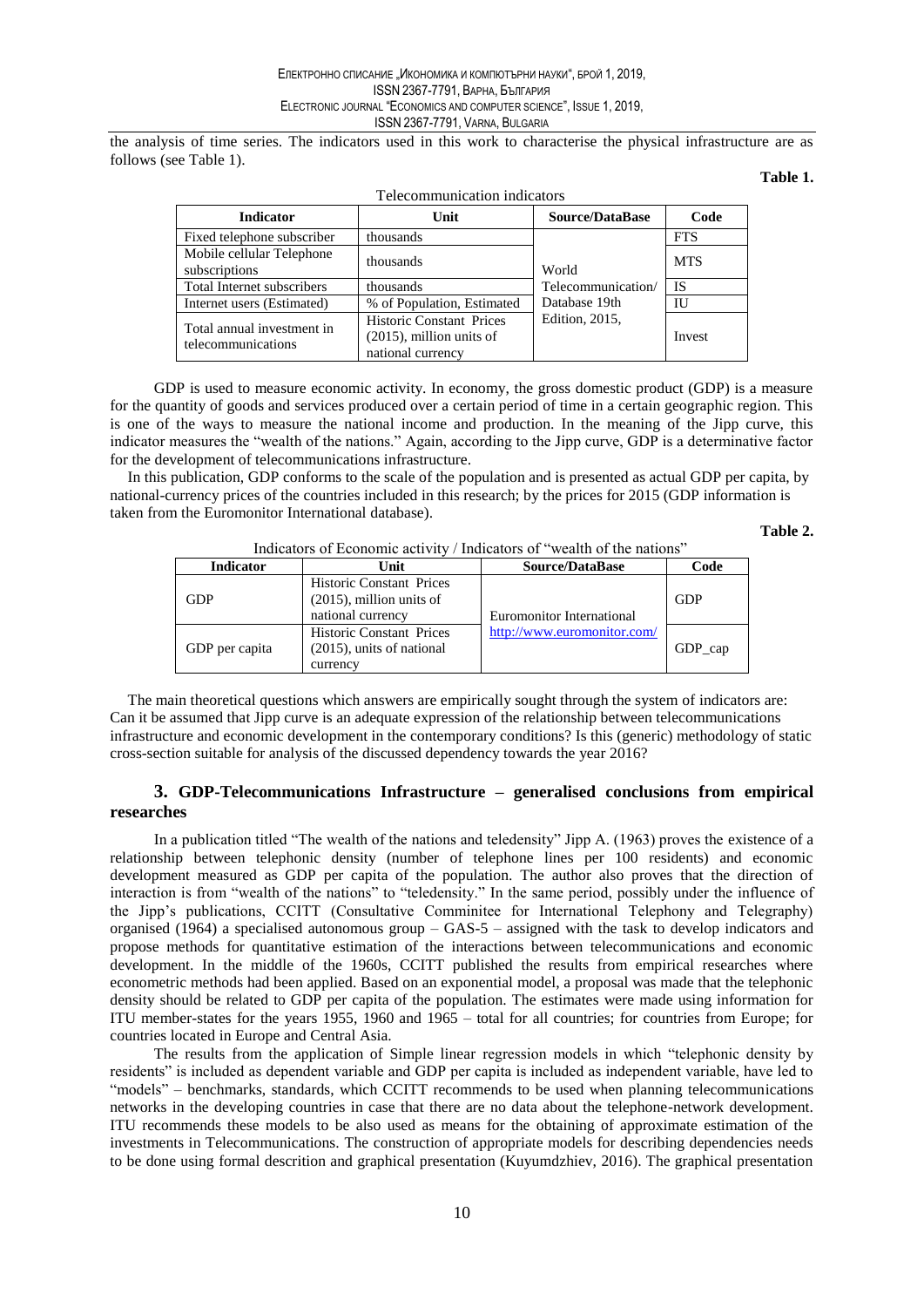gives an idea of the initial assumption on input and output of the model. Further investigation should be done in terms of findng causal dependencies and constructing a model according to statistical and econometric rules.

Increases in GDP usually lead to an increase in investments in telecommunications and higher tepelphone density (teledensity). The unknown levels of telephone density, respectively the volume of telecommunications investments, i.e. their approximate estimation, are obtained through the theoretical, expected values for the effect Y (telephone density or investments) when the levels of  $X$  (GDP or Gross National Income) are known. The last two macroeconomic indicators have been monitored by the national statistic offices, by international organizations such as the World Bank and others; the information about them is of relatively long history and the monitoring periods have been of uniform length. These are the exact reasons why these indicators are included in the composition of a model intended to estimate the levels of penetration of telecommunications infrastructure in individual countries. Sometimes the process of monitoring may be done using one moment of time (Vasilev and Stoyanova, 2017). In this case the conducted analysis of the momentary variables is valid for the certain moment of collecting data. Researchers should not try to make future forecasts of the analysed variables using this concrete momentary data.

The variations in the findings of telecommunications infrastructure (measured through telephone density) in different countries are explained with the variations of GDP per capita (elasticity of finding in respect of income).

Defined in this way, the direction of dependency between telecommunications infrastructure immediately raises questions, such as:

Is reverse causality from Telecommunications structure to GDP possible? Is two-direction causality possible? Additional questions are raised in regard of the model's specifics and the variables participating in the model. Do the models meet the statistical criteria for actuality and relevance of the obtained results? What errors in estimation burden the parameters of the econometric model? What is the shape of the dependency between the participating variables – is it linear or non-linear? Have the most relevant independent / input variables been selected for the building, testing and verifying of a model intended to be used for the most precise planning of investments in telecommunications infrastructure?

The Jipp's law has been derived and proven in the conditions of monopolistic presence of a single telecommunications operator in a particular country (with the exception of the USA and Canada) with telecommunications systems being property and responsibility of the states, represented by their governments. Currently, the telecommunications services market is deregulated in a large number of countries worldwide. As a result, the Telecommunications sector developed at unprecedented speed. Suspicions arise concerning the action of Jipp law in the conditions of contemporary communications.

Contemporary publications increasingly pay attention to the indicators that characterise the level of penetration (distribution) of the cellular networks, of the global network Internet, and of the satellite networks. Attention is also paid to indicators such as traffic, for example, that characterise the use of these networks for the transfer of information. In contemporary publications, attention is also paid to the skills of the residents and the businesses to use the potential, which contemporary telecommunications offer.

When studying the literature, our attention has been drawn mainly to publications where results at macrolevel are presented, such that have been developed at the level of a country or a group of countries. This has been dictated by our attempt to estimate the operation of Jipp's law in the 21<sup>st</sup> century, its effect where the "new" telecommunications are concerned, and also by out attempt to find out whether reverse causality is possible, i.e. from telecommunications infrastructure to economic development.

A basic characteristic of telecommunication services during the last decade is the merge between telecommunication and information services. This convergence has been the result from the development of digital technologies. The liberalized telecommunication services market prompts the operators to pay greater attention to the building and maintenance of reliable infrastructure, to the diversity and quality of their services and to the services offered by their competitors. In the recent ten years, researchers' attention has been channelled in this direction. The number of publications discussing the impact of the new communications on the economic development increases during the last five years. We are interested in the way the economic development may contribute to the development of the new communications. Can it be assumed that the Jipp law is valid for the new means of communication as well? Can it be assumed that the Internet and the mobile communications are engines for economic growth, or is their relationship reversed? The evaluation of the impact of new communications on the economic development may be studied through online surveys (Stoyanova and Vasilev, 2017) or through analysing data from ITU or other data sources of tellecommunicaiton data. The online surveys focus mainly on the subjective opinion of the respondents, whereas data from ITU or other data sources of tellecommunication data may be used for exploring the dependencies between new communications and economic development using sound econometeic models.

The thing in common between all those publications (which we managed to review) is the significant influence on the economic development, which their authors attribute to telecommunications infrastructure and to the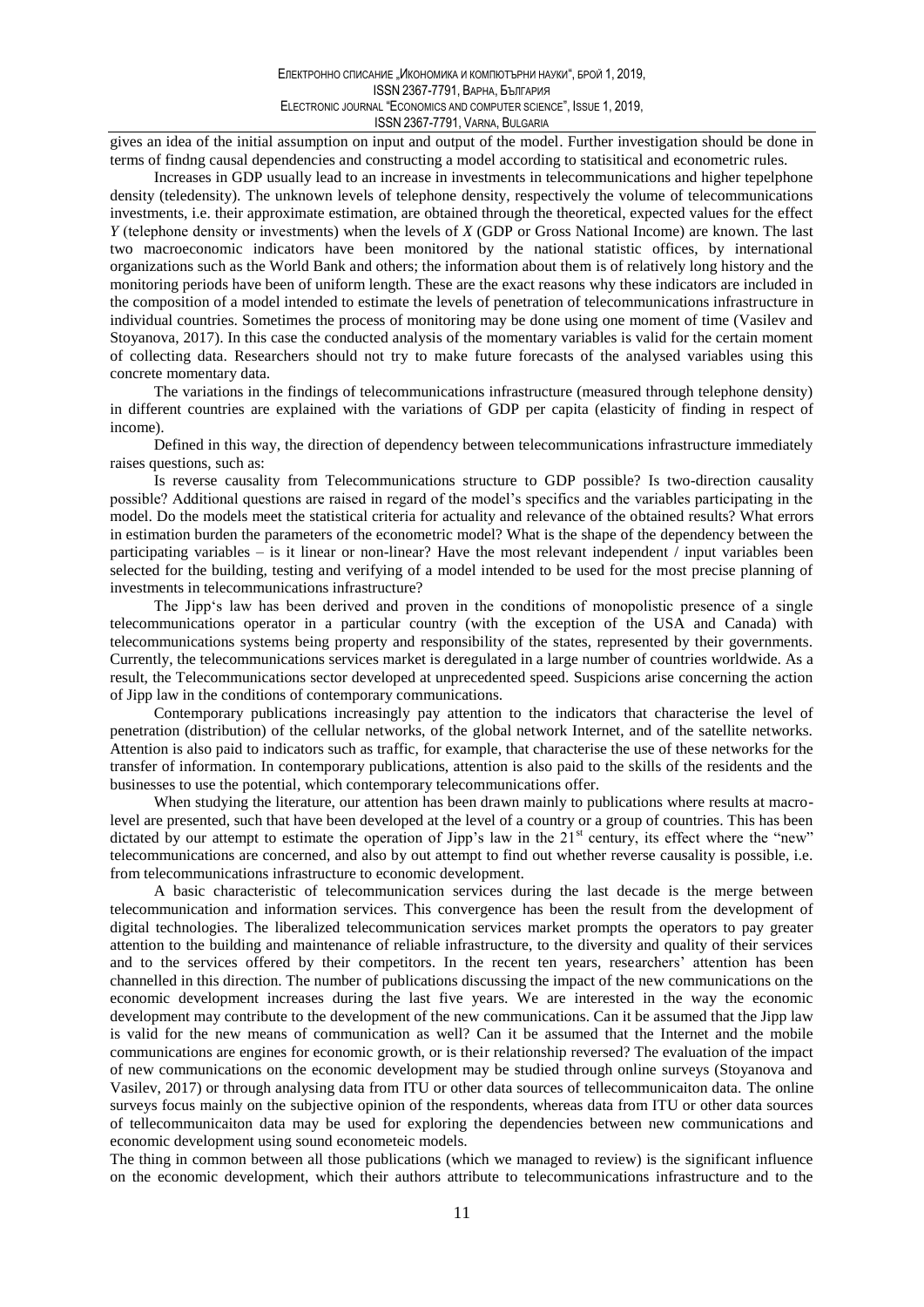sector overall. In their larger number, these works do not accept that the direction of relationship is from economic growth to telecommunications. They prove that this dependency is exactly the opposite direction. Causality tests have been used in some of these publications, and in small number of cases two-directional (causal) dependency between sectoral levels and economic-activity levels has been proven. Various econometric techniques have been used, as well as "samples" of countries. The latter have been included in the empirical research for no special reason; this so-called "sample" has been, again, made of highly heterogeneous countries as regards their development, access to mobile services and the Internet, and the aspect of their economic development. The research results are used for the development of recommendations to the governments and the international organizations aimed at the overcoming of digital segregation and digital poverty. Details concerning the results from the empirical researches can be found in the references to this article. It is hard to adhere to certain standpoints of the authors because strong incomparability of the results has been established both in regard of the temporal period for which they were conducted and in regard of the cross-section that was used. The only thing in common between them is the base Jipp model:

Teledensity, =  $f(GDP_i, \varepsilon_i)$ .

#### 4. Methodology

The relationship between telecommunications infrastructure and economic development has been derived

(1.) Teledensity<sub>i</sub> =  $f(GDP_i, \varepsilon_i)$ 

The following econometric **model for the population** (single linear regression model) has been used for analytical purposes:

(2.) Teledensity<sub>i</sub> =  $\beta_0 + \beta_1$ . GDP<sub>i</sub> +  $\varepsilon_i$ ,

Where:

as:

*Teledensity<sub>i</sub>* – density of subscribers per 100 residents in a country *i*;

-  $GDPi$  – Gross Domestic Product per capita in a certain country *i*:

 $\epsilon$  – **random error term**; (e = residuals)

The method of estimation used by previous researchers is a regression analysis model implemented by cross-section data for a certain year while the information backup has been provided through ITU database. The participating variables are: Teledensity – telephone density (telephone lines per 100 residents), GDP – gross domestic product per capita, US dollars converted to the national currency of each country included in the research (by exchange rates for a certain year). The methodology that was used and approbated in Jipp's research had been constructed through static cross-section data. The inclusion of qualitatively non-homogeneous units in the aggregates violates the theoretical requirements in regard of statistical methodology. Additional confusion is introduced by the use of average values for the indicators GDP (USD) and telephone density (in %) calculated from aggregates that contain qualitatively non-homogeneous units (countries), e.g. China, USA, India, Denmark, France, Finland, Greece and others. Similar confusion, as regards the value of information and its statistical significance, arises where "growth patterns" are used, containing a number of equations in which average values for investments in Telecommunications sector, domestic consumption and governmental consumption, foreign trade commodity exchange etc. are used, but for a group of countries that are often located in different continents.

The strength and the direction of the causality between indicators for telecommunications infrastructure and economic activity should be studied. Our attention is focused on the methods for times series analysis. The research is based on (Dolado, Tim and Sosvilla-rivero, 1990); (Drakopoulos and Torrance, 1994); (Dutta, 2001); (Kunst, 2007); (Rodríguez-Caballero and Ventosa-Santaulària, 2014); (Sims, 1980); (Lee, Gholami and Tong, 2005); (Nosko, 2002); and ect. Methods that do not set a precondition for the direction of the dependency and for distinguishing of the participating indicators (variables) into dependent and independent. Methods that create possibility for simultaneous assessment of the dependency:

$$
(3.) T I_{i,i} = f \big( GDP_{i,i}, u_{i,i} \big) ,
$$

 $GDP_{t,i} = f\big(TI_{t,i}, v_{t,i}\big)$ 

Where:

- $T_{l,i}$  an indicator characterising the distribution of telecommunications infrastructure in a certain country for a period of time t.
- $GDP_{i}$  an indicator characterising the economic activity GDP, GDP per capita of the population in a concrete country for a period of time t.
	- $u_{t,i}$  and  $v_{t,i}$  random error term (residuals, random component).

Yet another preference is raised to the methods of analysis: they should possess an inbuilt capacity for analysis of the "telecommunications - GDP" relationship in both short-term and long-term aspect.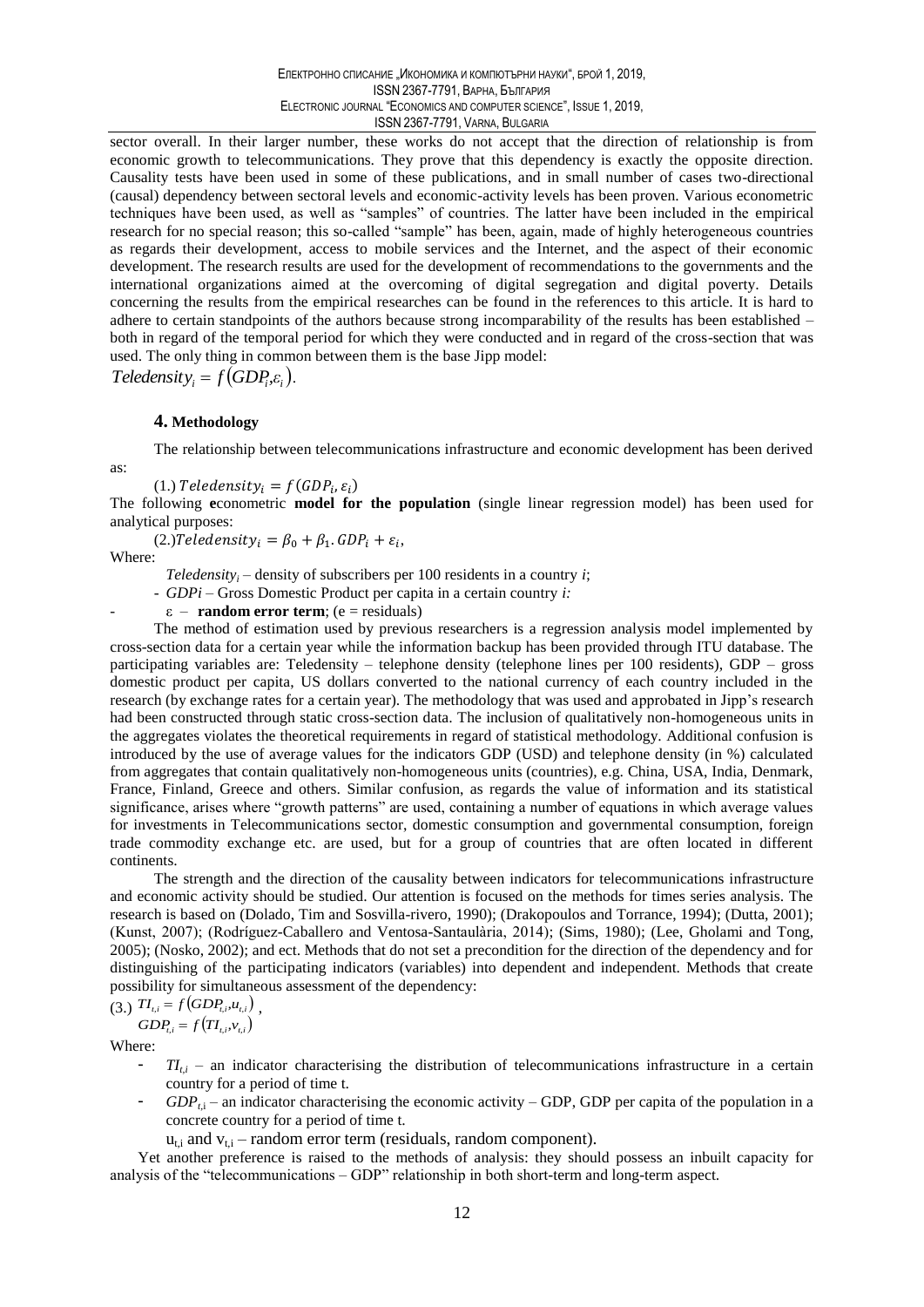Among the diversity of methods for time series analysis, special preference has been given to the Vector Autoregressive Method. This method was introduced by Sims (Sims, 1980, 1980, 1996) as a technique to be used by researchers for characterisation of the joint, dynamic behaviour of a group of macroeconomic variables without imposing strict limitations for differentiation of the variables into endogenous and exogenous (as in the systems of simulant equations). In VAR-systems, all participating variables are assumed to be endogenous by default. Each endogenous variable is a function of the current lag values of all endogenous variables and of the current exogenous ones (if any). The VAR-approach that was offered by Sims and found its way into practice is a summation of one-dimensional autoregression in a mutli-dimensional case. Each equation in the system is nothing more than an ordinary regression estimated by the least-squares method for one variable with its lags, and the other variables in the system. This approach provides a possibility for internal coordination of multivariate time series while the statistical toolkit that accompanies it is convenient and easy-to-interpret. In the cases where a stable VAR-system is achieved (i.e. system in which the residual components of each of the equations and of the system as a whole satisfy the requirements for the presence of normal distribution, absence of autocorrelations of different orders, absence of heteroscedasticity, etc.), an opportunity is presented to study the impact of a single shock (impulse) in one variable on all participating variables, and how long this impact will be. In cases where co-integration relationship between the variables is established, an error-correction mechanism can be embedded in the VAR-model (Sims, 1980, 1980)(Kunst, 2007); i.e. it can be further developed into VECM (Vector Error Correction Model), estimating in this way the relationship between the variables in long-term and short-term perspective. This method creates yet another convenience – a possibility to determine the direction of the relationship between the participating variables, plus a possibility to determine whether the variables are interdependent. It is through the VAR-approach that one of the most popular causality tests – the Granger test (Granger, 1969) (Granger and Newbold, 1974; C.W.J. Granger, 1980, 1988) – can be conducted. The Granger test has been used as a tool to check the operation of Jipp law in dynamic, at the level of a certain country.

In the context of the discussed subject matter, we construct a VAR-system of two variables – one that characterises telecommunications infrastructure and one that characterises economic activity, both reviewed over the same period of time. Let's assume that only one lag has been included for each of those, i.e.  $\log = 1$  (this assumption will partially explain the inertia accumulated in each of them). The inclusion of only two variables, each of which participates with a lag of only one period, contributes for a lighter presentation in regard of the theoretical requirements for the structuring and use of VAR-systems for practical purposes. One lag may be one year or quarter, or month.

In this case, the system can be written down in the following way:

(4.) 
$$
TI_{t} = \beta_{10} + \beta_{11} GDP_{t} + \beta_{12} TI_{t-1} + u_{t} \quad u_{t} \sim N(0, \sigma_{u}^{2})
$$

$$
GDP_{t} = \beta_{20} + \beta_{21} TI_{t} + \beta_{22} GDP_{t-1} + v_{t} \quad v_{t} \sim N(0, \sigma_{v}^{2})
$$
Where:

- $TI_t$  is each of the indicators presented in Table 1 (number of subscribers of the individual networks; indicators for density of the individual networks per residents or investments in the "Telecommunications" sector) for a period of time t.
- GDP<sub>t</sub> Gross Domestic Product, GDP per capita of the population for a period of time t.
	- $u_t$  and  $v_t$  **random error term** (random component, residual component).

It is obvious that each of the equations can be viewed as an autoregression model and as such, its parameters can be calculated through the least-squares method (while observing the conditions of the method).

From VAR(1) system (with  $\log = 1$ ), the following relationships between coefficients and residues can be  $drawn$ 

(5.)  
\n
$$
\delta_1 = \frac{\beta_{10} + \beta_{11} \cdot \beta_{20}}{1 - \beta_{11} \cdot \beta_{21}}; \ \theta_{11} = \frac{\beta_{12}}{1 - \beta_{11} \cdot \beta_{21}}; \ \theta_{12} = \frac{\beta_{11} \cdot \beta_{12}}{1 - \beta_{11} \cdot \beta_{21}}
$$
\n
$$
\delta_2 = \frac{\beta_{20} + \beta_{21} \cdot \beta_{10}}{1 - \beta_{11} \cdot \beta_{21}}; \ \theta_{21} = \frac{\beta_{21} \cdot \beta_{12}}{1 - \beta_{11} \cdot \beta_{21}}; \ \theta_{22} = \frac{\beta_{22}}{1 - \beta_{11} \cdot \beta_{21}}
$$
\n
$$
\eta_{1t} = \frac{u_t + \beta_{11} v_t}{1 - \beta_{11} \cdot \beta_{21}}; \ \eta_{2t} = \frac{v_t + \beta_{11} u_t}{1 - \beta_{21} \cdot \beta_{11}};
$$

The expressions represented through (5) which, in concrete applications, are estimates of the coefficients and residues of a VAR-system, are proof that all "new" VAR systems are already based on a presumptive system of equations. The system should include logically justified and theoretically grounded participating variables (economic indicators) so that the obtained estimates could be of practical value.

The variables included in the concrete VAR-system can be selected through correlation analysis and Granger "causality" tests (C.W.J. Granger, 1980). This research uses the Granger test to examine the operation of Jipp law in a dynamically developing system. "Causality by Granger" is a term, which is somewhat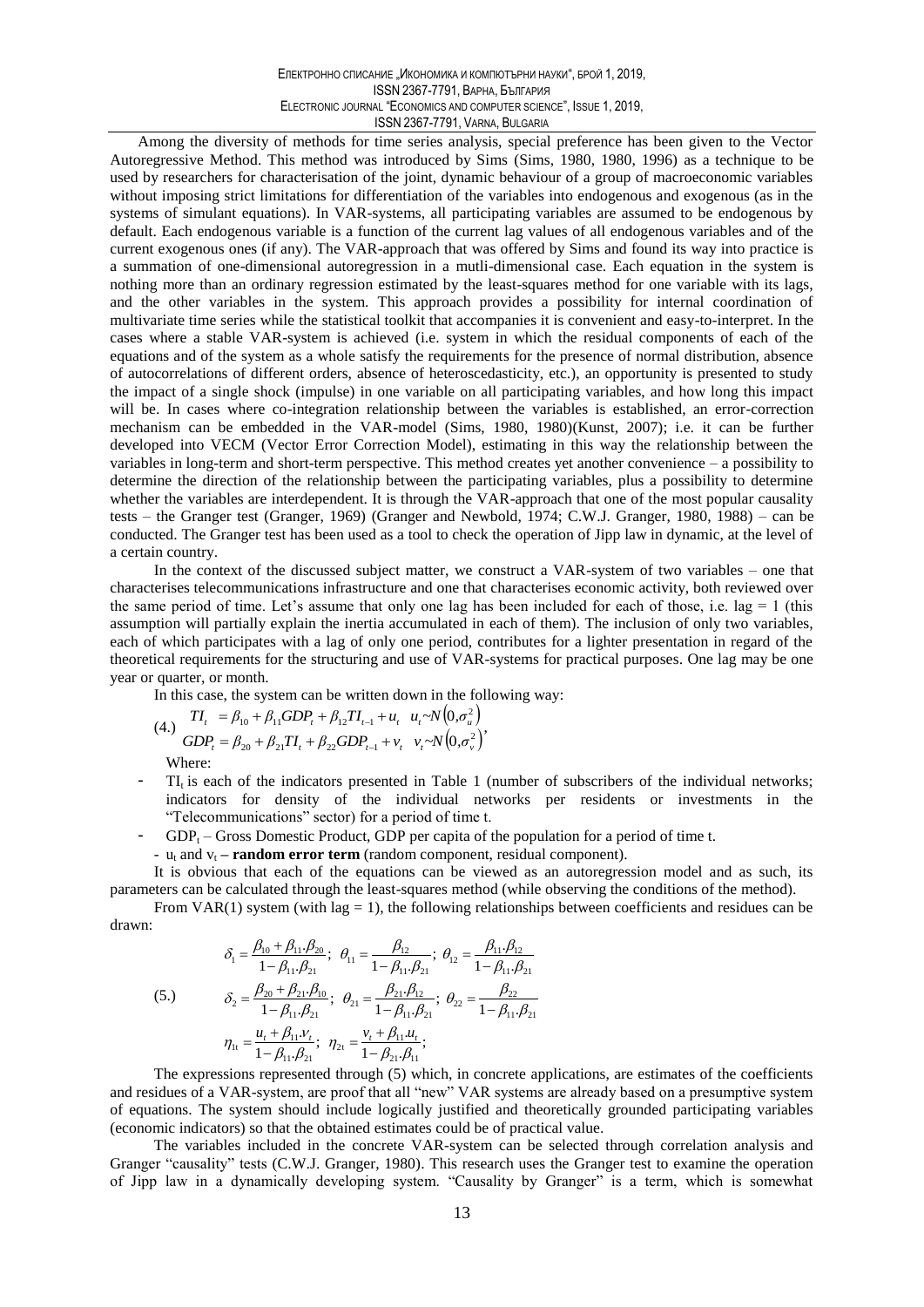incorrectly understood owing to the literal translation of "causality" that has become popular in practice. It is often confused with the cause-and-effect relationships in the common meaning, where a phenomenon (X) is a factor, cause or condition for another phenomenon  $(Y)$ , which is perceived to be the result or consequence from the influence of the factor, i.e.  $(X \rightarrow Y)$ . In the cases where the consequence, in its turn, acts upon the factor, we talk about interdependencies marked with  $(x \rightarrow Y)$ .

"Causality by Granger" is a wider notion, compared to the generally accepted one, and is related to the concept that "the past can influence the future but not the other way round." This postulate of Granger has been reviewed in informational aspect in order to clarify what part of the variation of the current meanings of (Y) can be explained with the preceding meanings of  $(Y)$  itself and, can this explanation be improved with the addition of previous meanings of  $(X)$ . The variable  $(X)$  is called "cause" for  $(Y)$  if it improves significantly the foretelling of (Y) from the perspective of diminished variation. Granger test (Granger and Newbold, 1974); (C.W.J. Granger, 1988) derived through a VAR-model of the type:

 $(6.)$ 

$$
GDP_t = cons_{GDP} + \sum_{j=1}^p \alpha_j TI_{t-j} + \sum_{j=1}^p \beta_j GDP_{t-j} + \eta_{GDP_t}
$$

 $TI_{t} = cons_{Tl} + \sum_{j=1}^{p} \alpha_{j}TI_{t-j} + \sum_{j=1}^{p} \beta_{j}GDP_{t-j} + \eta_{Tlt}$ 

The verification in its essence consists of checking the source hypothesis for equality at zero for a group of coefficients, *i.e.* 

 $H_{0(1)}$ :  $\alpha_1 = \alpha_2 = ... \alpha_p = 0$  and  $H_{0(2)}$ :  $\beta_1 = \beta_2 = ... \beta_p = 0$ 

For the verification, the full and shortened form of (6.) is constructed and the residual sums are compared through F-test. According to the results from Granger test, the following situations are possible in regard of telecommunications infrastructure and economic activity:

- Not a single variable can be classified as a cause by Granger. Such result would correspond to the statement that no dependency exists between the access and distribution of the telecommunications infrastructure and the economic activity, or that such dependency cannot be proven for the reviewed period.

- One-way causation from (GDP) to (IT), but not the other way round, i.e.  $(\chi \rightarrow \gamma)$ . The obtaining of such result, the acceptance of this result would mean that the law derived by Jipp can be accepted as operable in the conditions of dynamic environment as well.

- One-way causation from (IT) to (GDP) but not the other way round, i.e.  $(x \leftarrow r)$ . Such result would indicate that in a certain country there is return of investments in the sector for the researched period and that the development of telecommunications infrastructure supports the communication between the individual network subscribers in both personal and business (economic) aspect. Such result would mean that, when studying the relationship between telecommunications and economic development in a pattern of growth, as one of the participating variables should be included the respective one from the telecommunications structure.

- The variables (GDP) and (TI) represent, by Ganger, a cause towards each other  $(\chi \rightarrow \chi)$ . This bilateral causality provides grounds to study the relationship between the two groups of variables in both short-term and long-term aspect. This result would be yet another confirmation for the mutual interdependency between the economic and "technical" indicators in the framework of a dynamic system such as economy is.

The proposed methodology realised through the VAR-approach is a good solution for problems related to the researched subject matter: relationship between telecommunications infrastructure and economic activity in a concrete country. The results obtained from the applying of such approach are useful for both individual telecommunications operators and for the regulatory bodies in connection with the networks, which they develop and offer, and for the economy overall.

#### **5.** Results and discussion

In result of Jipp's research, the relationship between telecommunications infrastructure and GDP has been accepted to be correlational.

In scientific literature, prevalent are publications in which the results have been obtained through models constructed by cross-sectional models. In a small number of macro level researches, attention is paid to the fact that the connection between telecommunications infrastructure levels and economic activity is a dynamic process of "communication" between the parts of a single whole – the economy of a concrete country.

The changes that occur in telecommunications networks lead to development of the services offered through them. Those services are not limited to the transfer of voice, signals or messages at a distance; instead, they unite the transfer of voice, messages, data and video in a "single service."

Jipp curve, derived through the fixed (historical) networks, should be, consequently, "re-drawn" to include the new means of communication.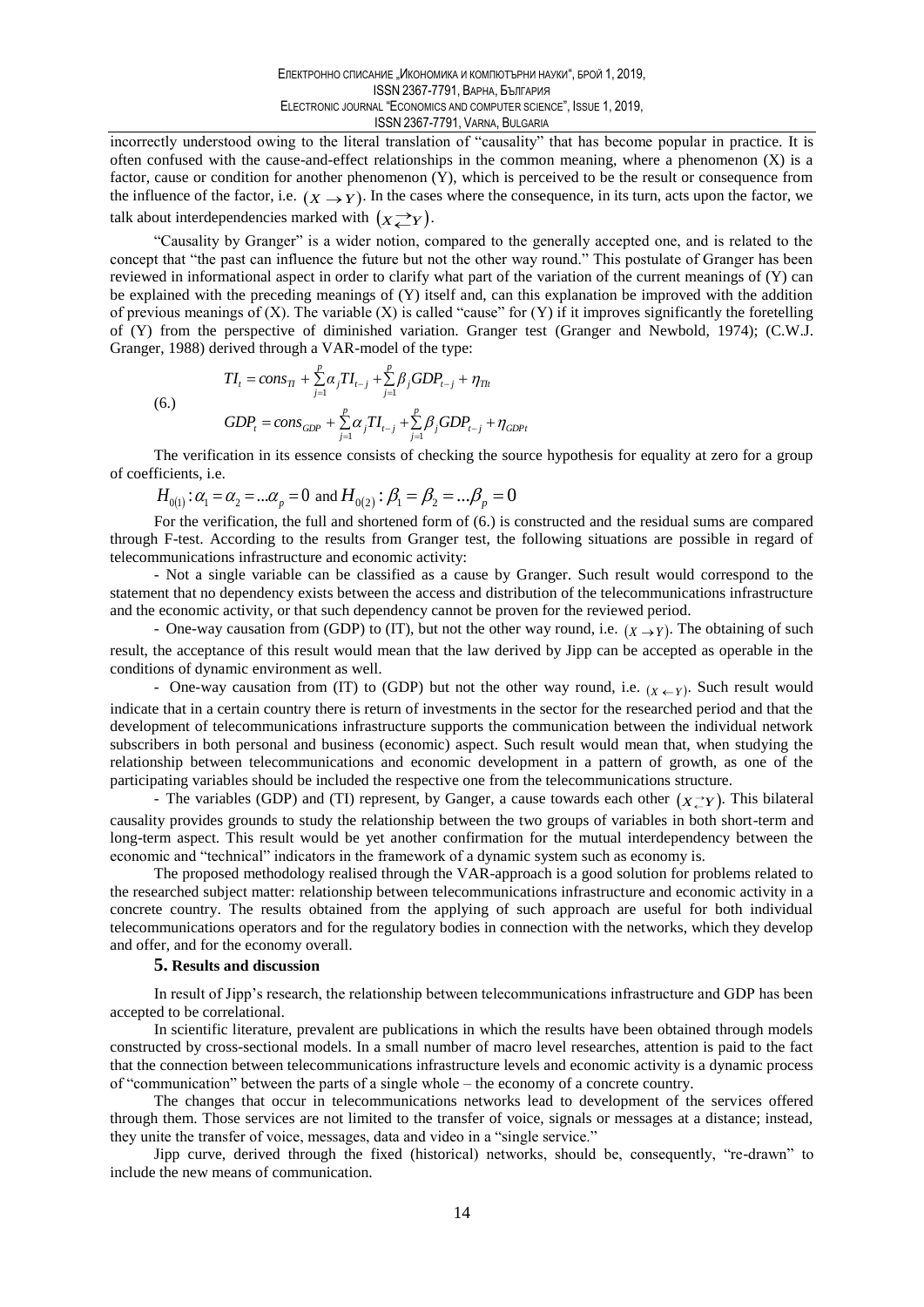On the other hand, the wealth of the nations measured through GDP/per capita cannot be accepted to be the single causative agent for the distribution of telecommunications networks in individual countries. The magnitude of the random component derived from Jipp relations Teledensity<sub>i</sub> =  $\beta_0 + \beta_1$ . GDP<sub>i</sub> +  $\varepsilon_i$ , takes increasingly larger value as it departs from the period for which it was derived. This latter can be taken as a proof of the "weakening" of the "strong positive correlation" between the participating indicators that has been derived by Jipp and other researchers, but a more probable explanation is the impact exerted by other factorial influences on the telephone density, such that are not included in the model.

We have estimated the dependency between the density by fixed-network subscribers and GDP/per capita in the manner derived by Jipp, by using information from ITU World Database for individual years for the countries from Europe and Central Asia. We established that the values of Pearson-Brave correlation coefficient decrease from 0.91 for 1960 to 0.49 for 2015.



Figure 1. Correlation coefficients between telephone density and GDP /per capital Source: Own calculations based on ITU World Database.

The summarised results show that in the years when the telephone was basic means of (voice) communication, the variation in the "wealth of the population" could explain nearly 82% of the variation in the telephone-network distribution. After 2000, the explainable variation in the subscriber density by fixed networks is below 40%, while for 2015 it is only 24%. The regression models, from which the coefficients have been calculated, turned out to be relevant in respect of the linear form of dependency between the indicators but the remainder (the random component  $\varepsilon$ ) does not have normal distribution; the presence of heteroscedasticity has also been established. This example is a sufficient cause to make us reflect on the reliability of the curve derived by Jipp. Can we assume that the curve is a good tool for analysis of the dependency between the participating variables? Can only GDP/per capita be used as a factor for the achievement of high levels of telephone density? Other proofs may be found that this dependency cannot be estimated only through the means of common linear regression (by cross sectional data) with pre-appointed of the variables as dependent and independent.

In this work, a methodology for time series analysis has been adopted as a basic tool to verify the direction of the interaction between indicators characterizing "subscriber density" and indicators characterizing "economic activity" of individual European countries over a period of 26 years. The operation of Jipp law has been tested from the standpoint of a concrete country, in dynamic aspect. The research uses results from the salutary works of (Dutta, 2001); (Lee, Gholami and Tong, 2005); (Jeunhomme, 2000) and others working in this area who pay attention to the specifics that accompany the time series.

The indicators, through which the telecommunications infrastructure is characterised according to the Jipp curve, are indicators for density per population (measured in percent): the so-called subscribed access. Here, the calculation itself has been made in a way different from the adopted one, the purpose being to assure for the comparability between the indicators for density and economic activity in individual countries. The density by subscribers of fixed telecommunications networks is calculated through the relationship:

$$
(8.)\ \ D_{FTS_t} = \frac{FTS_t}{N_t} .100\; [ \; \%\; ]
$$

Where:  $D_{FTS}$  density by fixed telecommunications networks for year t, [%]; FTS<sub>t</sub> – absolute number of active subscribers of cellular networks by the end of the calendar year t;  $N_t$  – average annual number of Population per year t.

Calculated in this way, the indicator "density by subscribers of fixed telecommunications networks" measures the penetration, the density by fixed networks per 100 residents, i.e. the number of fixed-network subscribers per 100 residents. Calculated in this way, the indicator is included in econometric models wherein it is an "effect"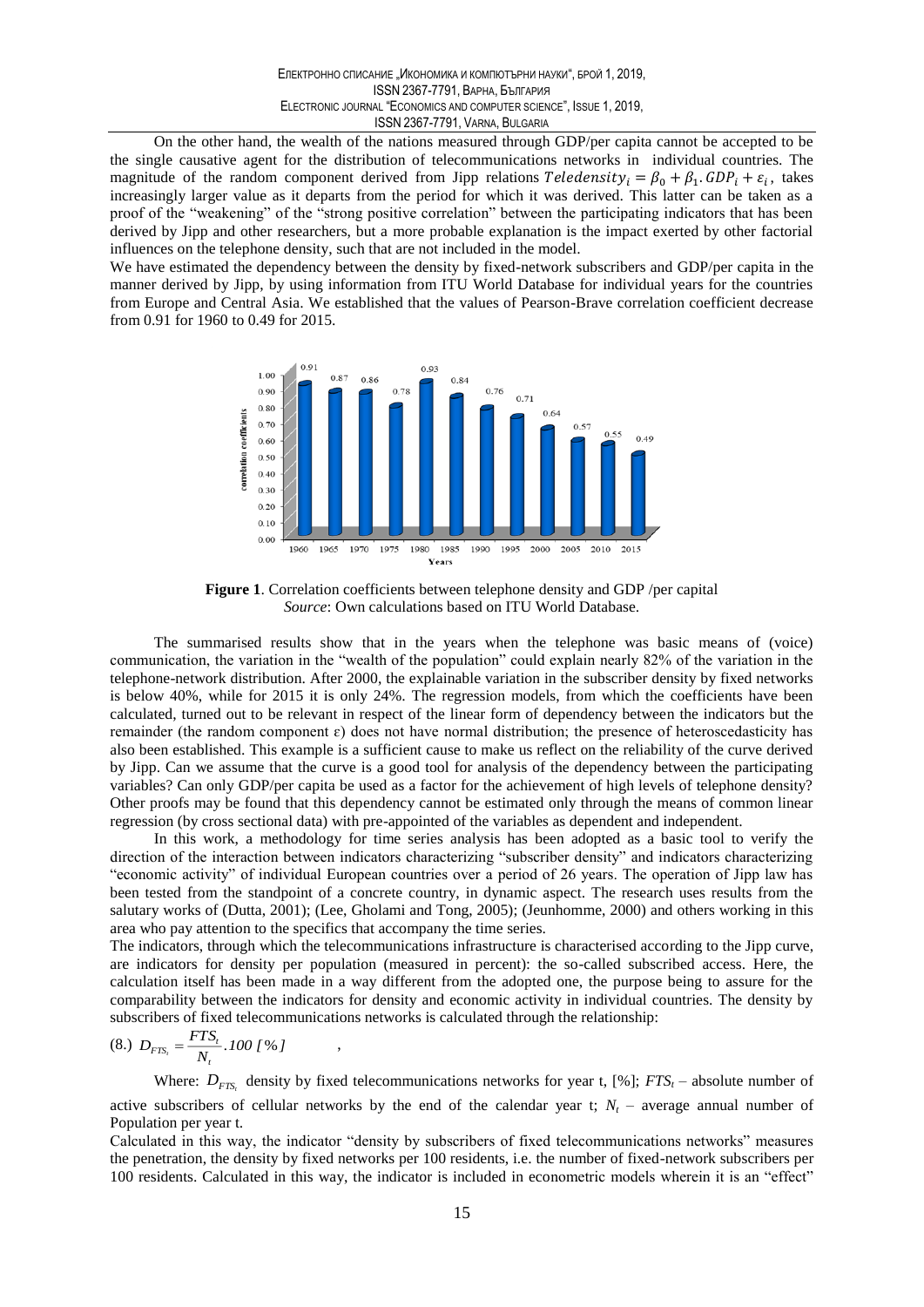caused by GDP. The numerator in the above formula –  $FTS_t$  – is the number of fixed-telecommunications network subscribers (in the international database) referred to the end of each calendar year. This is a momentous aggregate of the subscribers in each country at 31.12 (31<sup>st</sup> of December) of the respective calendar year. The average annual number of residents in the individual countries is a periodic aggregate obtained through taking into consideration the demographic processes that occurred in the respective year. The immediate juxtaposing of (telephone density) and (GDP/per capita) is methodologically incorrect, improper. It is incorrect also in regard of the denominator in the formula – the average annual number of residents. In order to assure for the comparability with the other indicators of economic activity, the momentous aggregate – fixedtelecommunications network subscribers – has been transformed into a periodic one through the use of data for two adjacent periods, i.e. the average value of the number of subscribers for two adjacent periods has been calculated:

$$
(9.) \qquad \qquad F\overline{T}S = \frac{FTS_{t-1} + FTS_t}{2}
$$

Where:  $FTS_{t-1}$  and  $FTS_t$  are the number of fixed-network subscribers by the end of the preceding and current year, respectively.

In this research, the density of fixed-network subscribers has been calculated through the relationship:

$$
(10.)\ \ D_{FTS_t} = \frac{FTS_t}{N} .100 [96] ,
$$

Where:  $D_{FTS}$  is density by fixed telecommunications networks per year t, [%]; FTS<sub>t</sub> – average annual number of active cell-network subscribers for the respective year, t;  $N_t$  – average annual number of residents for year t. Calculated in this way, the indicator measures the penetration, average annual density by fixed networks, i.e. the number of fixed-network subscribers per 100 residents of the population.

To estimate the distribution of cellular networks, the density indicator in each country has been calculated in a similar way in this research.

$$
(11.)\ \ D_{\text{MTS}_t} = \frac{\text{MTS}_t}{N_t} .100 [96] ,
$$

Where:  $D_{MTS}$  is density by cell-telecommunications network subscribers for year t, [%o];  $M\overline{T}S_t$  – average annual number of cell-network active subscribers for the respective year, t. Calculated in this way, the indicator measures the number of cell-network subscribers per 100 residents of the population.

The distribution of the Internet network has been estimated through indicators for density of network subscribers. The relationships that are used are analogous to the preceding ones:

$$
(12.)\ \ D_{\text{IS}_t} = \frac{I\overline{S}_t}{N_t} .100\; [ \%\; ]\;,
$$

Where:  $D_{IS}$  is density by Internet subscribers for year t, [%];  $I\overline{S}_t$  – average annual number of active

Internet subscribers for the respective year t. In this research, the number of active Internet subscribers is the sum of the standard and broadband access subscribers without further differentiation by manner of access. The average annual number of subscribers has been calculated as a mean arithmetic value through the method outlined herein above.  $N_t$  – average annual number of population for year t.

The outlined indicators build the database of this research. For each individual country, the database contains absolute and relative indicators for telecommunications infrastructure, as well as economic indicators actual GDP and GDP per capita of the population. The average annual number of the population in the individual countries corresponds to the information taken from the databases of the national statistic offices. The information about GDP and GDP per capita of the population is taken from Euromonitor database.

The series with indicators for the fixed telecommunications network are momentary aggregated variables forming a time series for nearly all 215 member states of the International Telecommunications Union since 1960. This research is limited only to the period  $1990 - 2015$ , because this is the period when fundamental technical and technological changes took place in telecommunications. The beginning of the 1990s is the period when the first cellular networks were launched in operation in many European countries; this is the period when the Internet network was commercialized and its numerous applications for practically each and every area of contemporary life were promoted.

In this research, the absolute number of Internet users and Internet subscribers has been used as a measure for the distribution of the network. The density of this network has been calculated by the use of data for all Internet subscribers - both standard and broadband-access. The time series composed of telecommunications infrastructure indicators are available in the form of annual data. For the purpose of meeting the theoretical requirements of econometric methods, they have been disaggregated in quarterly series by using the possibilities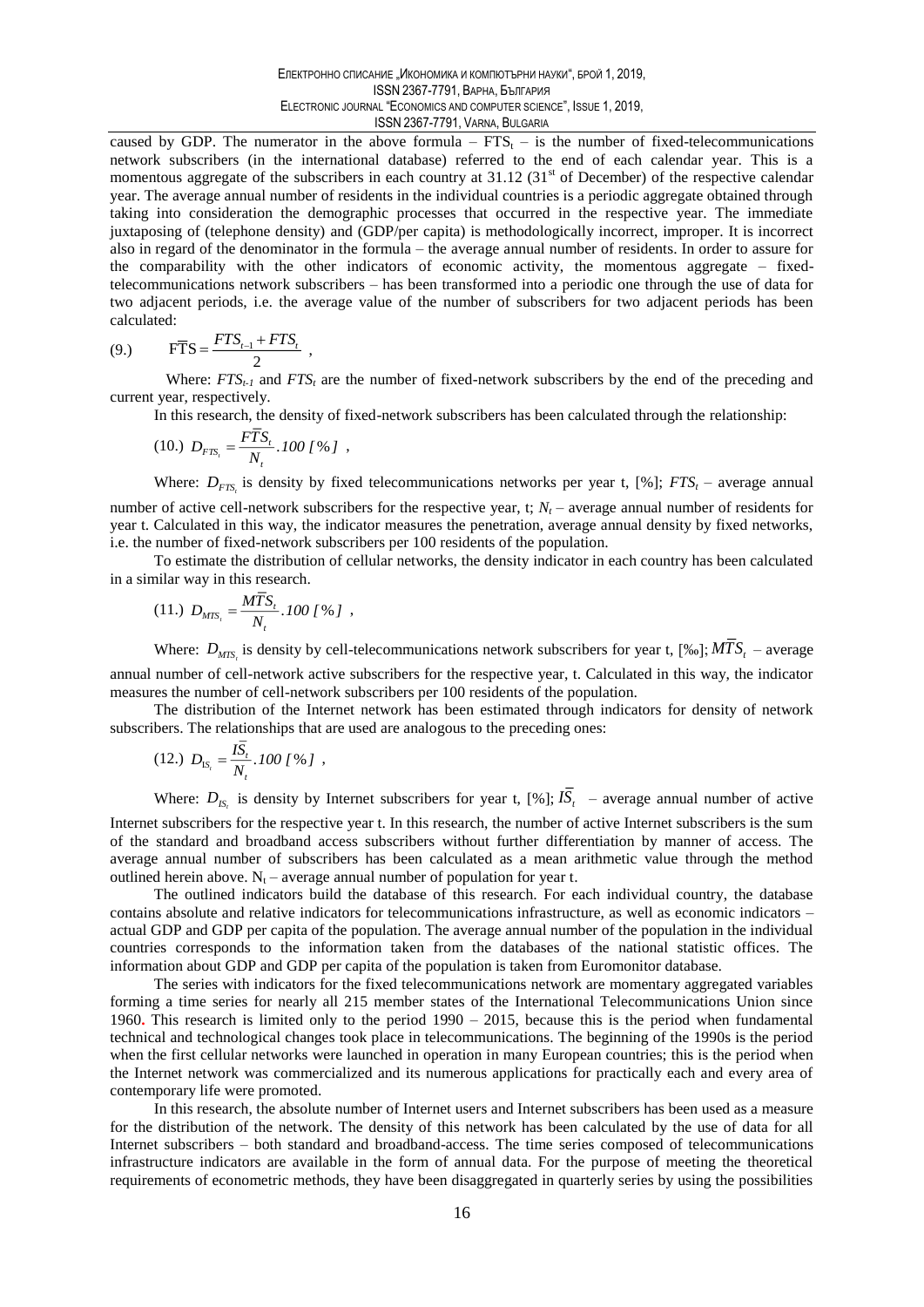for shifting from higher to lower frequency via interpolation through spline functions. In this way, the number of observations along the individual indicators has been "increased" and, being disaggregated in this way, the series cover the minimum-required threshold of observations for the econometric methods that have been selected for this research. The indicators which build the database have been logarithmically transformed. The logarithmic transformation provides compatibility of the researched indicators, averagely situated within the limits of a range, and the non-stationarity of time series in regard of dispersion is removed. In the cases where their first differences need to be used, they appear as an approximation of the growth rates for the respective variable.

The database established for each of the researched countries is used in connection with the revision of Jipp curve, precising the possibility for its application in contemporary conditions. The corelograms, together with the descriptive and graphic analysis of the time series of fixed-telecommunications network subscribers conducted-in-advance, plus the indicators for density of this kind of subscribers, provide grounds to state that non-stationarity of these series (in all of the researched countries) is present. The descriptive and graphic analyses give grounds for yet another statement: structural discontinuity is present in the series with density values along the fixed network in the following countries: Bulgaria, Switzerland, Denmark, Italy and Great Britain, (see Fig.2).



Figure 2. Density of fixed telecommunication networks (subscribers) in Bulgaria, Switzerland, Denmark and Italy 1990-2015; telephone density  $-$  Y axis; years  $-$  X axis

The time series of fixed-network subscribers show prominent change in the direction of trend: from growth in the beginning of the researched period, to decrease after 2000. The calculated density indicators reproduce almost exactly the trend of the absolute number of subscribers. In the individual countries included in the research, this change of the trend occurs at different times  $-2000 - 2001 - 2002$ , but the breakpoint is not equally prominent. The change in subscriber density is the result from a complexity of reasons. One such reason is the change in the number of residents in the individual countries. Within the frame of the researched period, the number of population changed in the individual countries. In the countries from the researched group (with the exception of Bulgaria and Russia) it increased and this circumstance reflected on the value of subscriber density by fixed networks. Another reason for the changed value of this indicator is the developing cellular networks: their infrastructure replaces (almost entirely) the fixed-network's infrastructure (in the period 2000 – 2004, the subscriber density by cellular networks reached over 50% in the individual countries).

In order to determine the periods of statistically significant change in trend, the procedure for Global Multiple Structural Changes (Bai, 1997); (Bai and Perron, 2006) has been first applied, followed by the classical Chow test (Chow, 1960) for structural break. The Chow test is used to verify the hypothesis for the absence of change in the trend of development or the absence of specific points of discontinuity in the trend, opposed to the alternative statement- such change does exist and it is statistically significant. The verification is made through the maximum-likelihood method, Wald criterion and F-criterion. The results from the Chow-test show that the change established trough the graphic method is statistically significant in the five countries. This means that in the subsequent analyses the time series need to be divided according to the obtained results. The Chow test was applied in the rest of the researched countries in respect of the fixed-density indicators, but no abrupt change in the trend's direction was observed. In the rest of the countries, decrease in the growth rate was registered both in respect of absolute number of fixed-network subscribers and density.

The tests for Global Multiple Structural Changes, Chow test, have been applied in respect of all time series that are included in the research. The dynamic of the economic indicators calls for verification of the structural discontinuity in the GDP and GDP/per capita indicators, too, but such discontinuity has not been proven with the used methodology. The test results for the remaining indicators for both telecommunications infrastructure and economic activity do not give grounds to state the existence of a significant change in the direction of the trend of development of the researched indicators.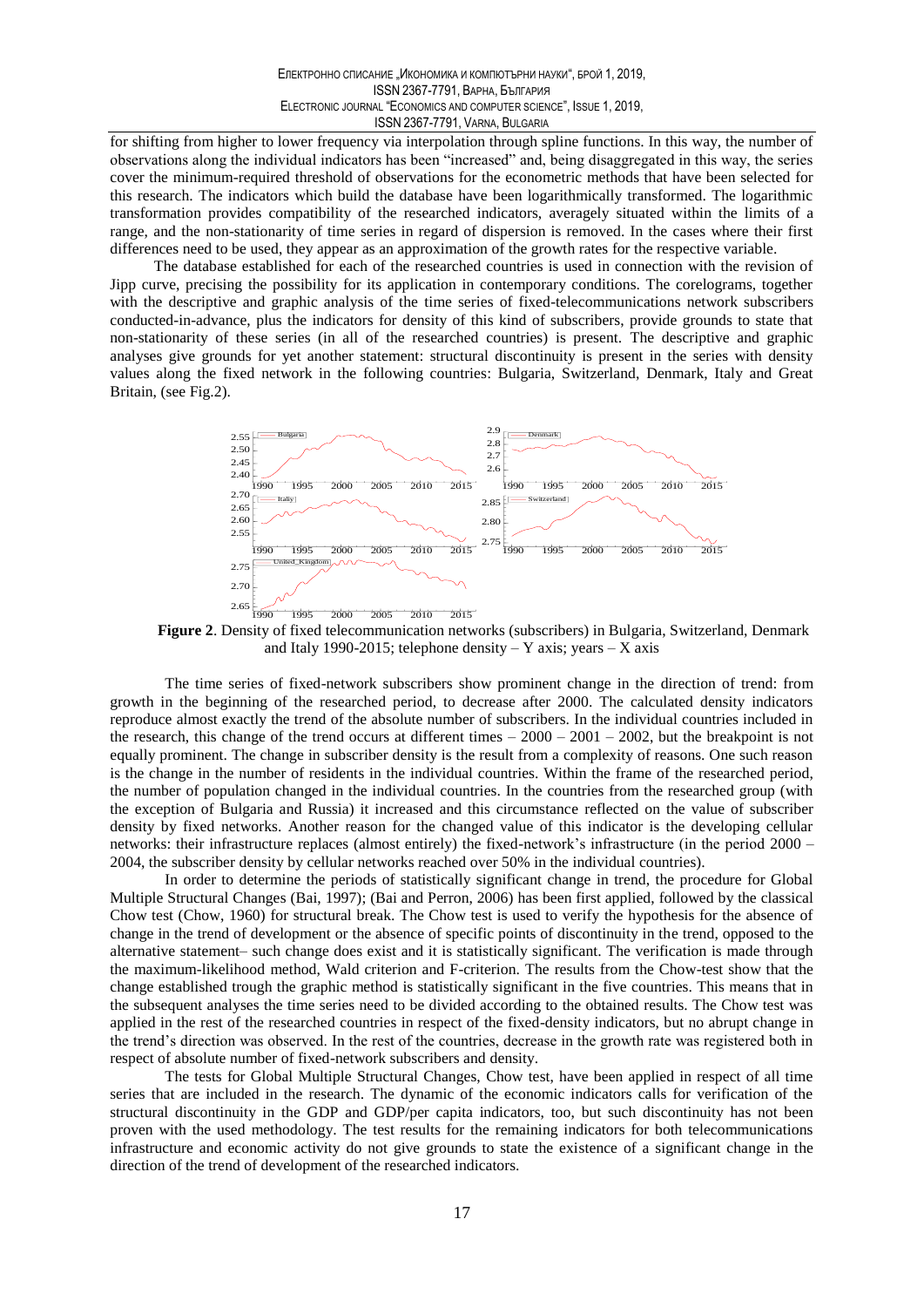In connection with the set objective, at the next stage of this research it would be necessary to identify the time series from the standpoint of the trend of development contained in them. This is not a matter of proving whether a trend is present in a given time series. The presence (absence) of a trend can be successfully proven through the possibilities of autocorrelation analysis and (partially) with the graphic method. The presence of non-stationarity can be due to the presence of stochastic and/or deterministic trend. The referring of the time series to the respective class of models  $-$  TS (Trend Stationarity) or DS (Difference Stationarity) is done on the grounds of multitude of statistical procedures. This research uses an iterative procedure to determine the nature of a trend in the time series and, alongside with it, to determine the order of integrity. The check has been conducted through the multiple-version procedure proposed by (Dolado J. J., 1990; Dolado, Tim and Sosvillarivero, 1990); (Dolado J. J., 1990; Dolado, Tim and Sosvilla-rivero, 1990); (Fuller, 1979; Dolado, Tim and Sosvilla-rivero, 1990; Byrne and Perman, 2006; Glynn, Perera and Verma, 2007); (Nosko, 2002) which, in its essence, uses the expanded version of (Fuller, 1979) test. Preference has been given to this scheme because it can be used to determine, apart from the order of line integrity, the type of the trend contained in the series - either TS (Trend Stationarity) or DS (Difference Stationarity).

The conducted tests established that the series constructed from fixed-telecommunications network subscribers and the density of this kind of subscribers follow a similar decreasing trend for the researched period. The general outlook of their dynamic and the results from the conducted tests provide grounds for these time series to be determined as having stochastic trend and, alongside with it - a deterministic component (in certain countries). As regards the order of integrity, the density indicators for the fixed-network subscribers are defined as second-order integrated for Greece, Turkey, Russia and Germany. The time series with these indicators are determined as first-order integrated for Spain, France and Sweden. For Spain and France, there is no established decline in the density of fixed network subscribers. In Sweden, the rate of decline in density for this type of subscribers is the most significant amongst all surveyed countries. In 1990, the number of subscribers in Sweden was 70 subscribers/100 residents while by the end of the period it was 38/100 residents. Such levels of density in the country – 38/100 residents were typical for the end of the 1960s. Sweden, as a country from the Scandinavian Peninsula, had strongly developed cellular network of high telephonic density (over 50%) as early as the beginning of the 1990s and this circumstance reflected on the rates by which the subscribers/density of fixed networks declined. In Bulgaria, Greece, Italy, Russia and Turkey, the development of the fixed network in 2000  $-$  2004 did not provide for density by population higher than  $55-56$  subscribers per 100 residents. For Bulgaria, the highest density (the largest distribution) by PSTN (fixed) network subscribers was reached in the period 1997  $-$  2004: 36-37 subscribers per 100 residents. In Turkey, the density was 28-30 subscribers per 100 residents for the same period. The provided technological possibility (in all researched countries) for interconnection of the various telecommunications networks and for termination of services from one network into another, the convenience which cellular networks offer – user mobility – is a prerequisite for withdrawal from the fixed subscriber lines.

We need to specify that the established linear (declining) trend is characteristic for the end, fixed lines for access to infrastructure, and not for the infrastructure in general. The fixed networks build the backbone of a communications network upon which the contemporary networks are being constructed, developed and maintained. For countries in which discontinuity of the trend for concrete periods has been established, the single-root tests have been conducted for each sub-period, individually for each country. The trend, which accompanies subscriber density by fixed networks, is determined as stochastic with deterministic linear trend. The series with the absolute number of subscribers by the fixed telecommunications networks in the individual countries have a trend similar to that of the density. In those series, the stochastic component is less pronounced than the deterministic trend. This is fully understandable because the number of residents in the individual countries has not been taken into consideration for these series. The number of residents serves as an indirect evaluator for subscriber migration from one telecommunications-services operator to another.

The procedure for determining the order of integrity for the density indicators for cell-network subscribers and Global-Network subscribers is analogous to the one already described. A well-expressed growing trend of development is characteristic for the subscribers of cellular networks. The density of this type of subscribers outreached 100% by the end of 2015 (with the exception of Turkey: 95%). The conducted check established that the trend, which is in the basis for this type of subscribers, is stochastic with deterministic trend and the series themselves are first-order integrated. No structural changes have been established (through the Chow test). The length of these time series is different for the different countries. This difference results from the difference in time when the cellular networks were introduced in the different countries. For the researched period, in four countries - Bulgaria, Greece, Russia and Turkey - the cellular networks were launched in operation after 1992 and the line length in those countries is between levels 92-96, depending on the time when this type of networks were inaugurated. In Bulgaria, the first subscribers of wireless telecommunications networks were registered in 1993. The results from the conducted ADF-test revealed that the time series with density indicators for the mobile operators are stationary in respect of the first differences (of logarithms). This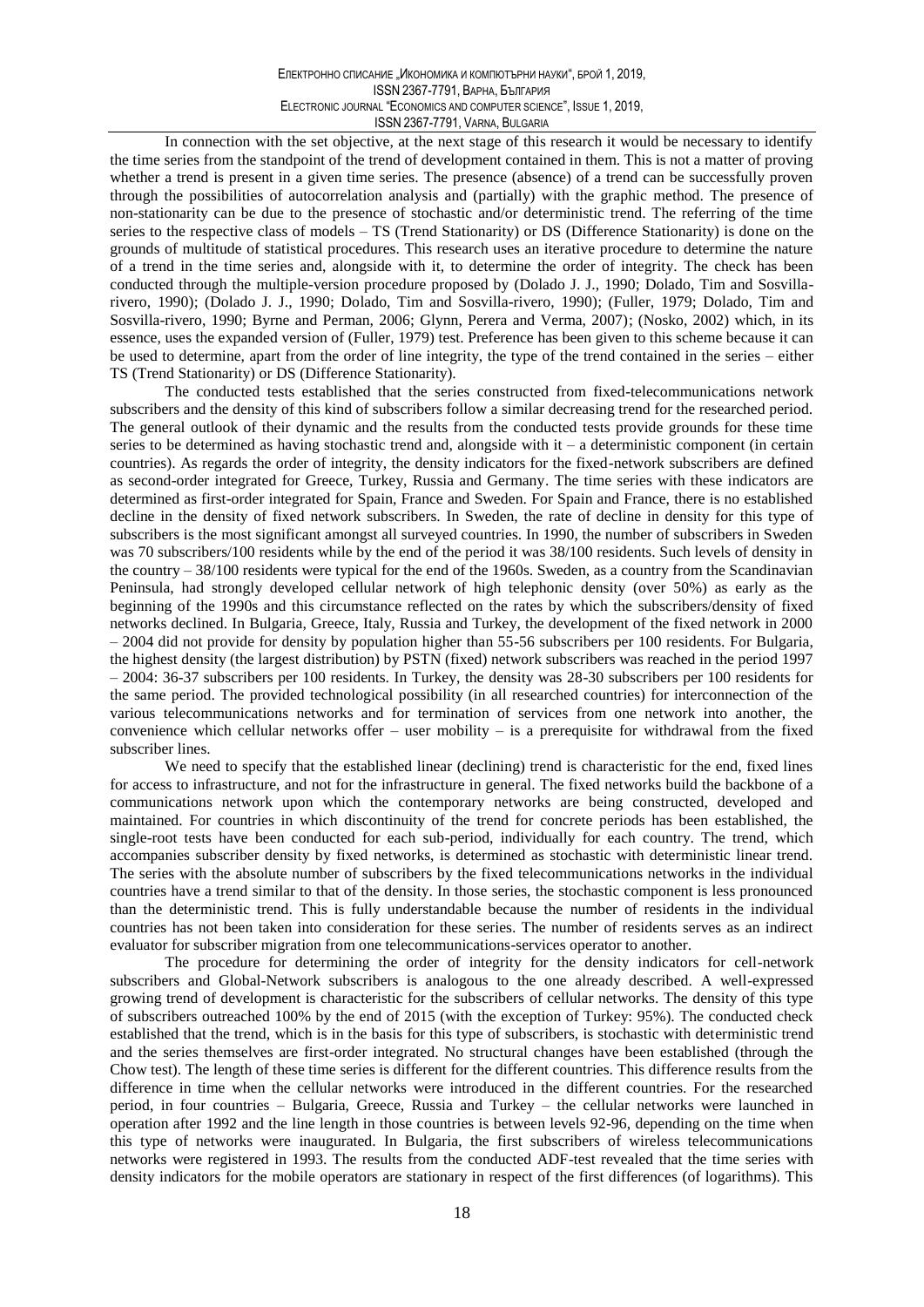circumstance qualifies them as first-order integrated. The presence of a constant and a trend in the test regression of the ADF-test is indicative for the presence of stochastic and, alongside with it, deterministic trend in the time series. The presence of a deterministic trend is justified by the technological development of the networks, which is also a policy of the governments and regulatory authorities in respective countries, aimed to stimulate the development of this type of communications. The stochastic trend is assumed to be the result of subscriber migration from one telecommunications services provider to another when searching for a suitable provider who is able to guarantee good quality of services at a reasonable price.

Another group of indicators to which the research is directed, is distribution indicators of the Internet network. The Internet distribution is measured through Internet subscribers and active Internet users. In its database, ITU publishes both the number of users and the number of subscribers. The number of Internet users is a historically older indicator than the number of subscribers. The use of the Internet in the mid 1990s happened though dial-up access to the Internet via a modem for the fixed-network (PSTN) subscribers. Practically, until the mid 1990s, one fixed-telephone network subscriber who had a computer and Internet-connection modem was reported twice: i) as PSTN-network subscriber and ii) as Internet user, but not as a single subscriber using two services –voice and data transfer. With the development of technologies and shift to digital telecommunications networks, it is possible to differentiate between subscribers and users of various types of telecommunication services, Because of this reason, information for Internet users in the beginning of the 1990s is available while data for Internet subscribers. It became available as late as the year 2000. One user can have more than one subscription, and a couple of users can share one subscription.

The number of Internet users in the group of the studied countries has been growing avalanche-like since the moment when the possibility for network-access has been provided.



The trend, which is in the basis of the series for Internet users, has been determined for some countries as deterministic linear and for other countries - non-linear. The clearly expressed deterministic trend of development is explained with the network development and with the technical and technological possibilities for network access. Another reason for this trend is methodological  $-$  a single user is reported multiple times across different surveys. This inaccuracy of the indicator is potentially embedded in its formation. The composition of this indicator includes "active Internet users" i.e. users who have access to the network from home and/or workplace (without being contractual subscribers for the provision of this service) and have connected to the Internet at least once in the recent three months.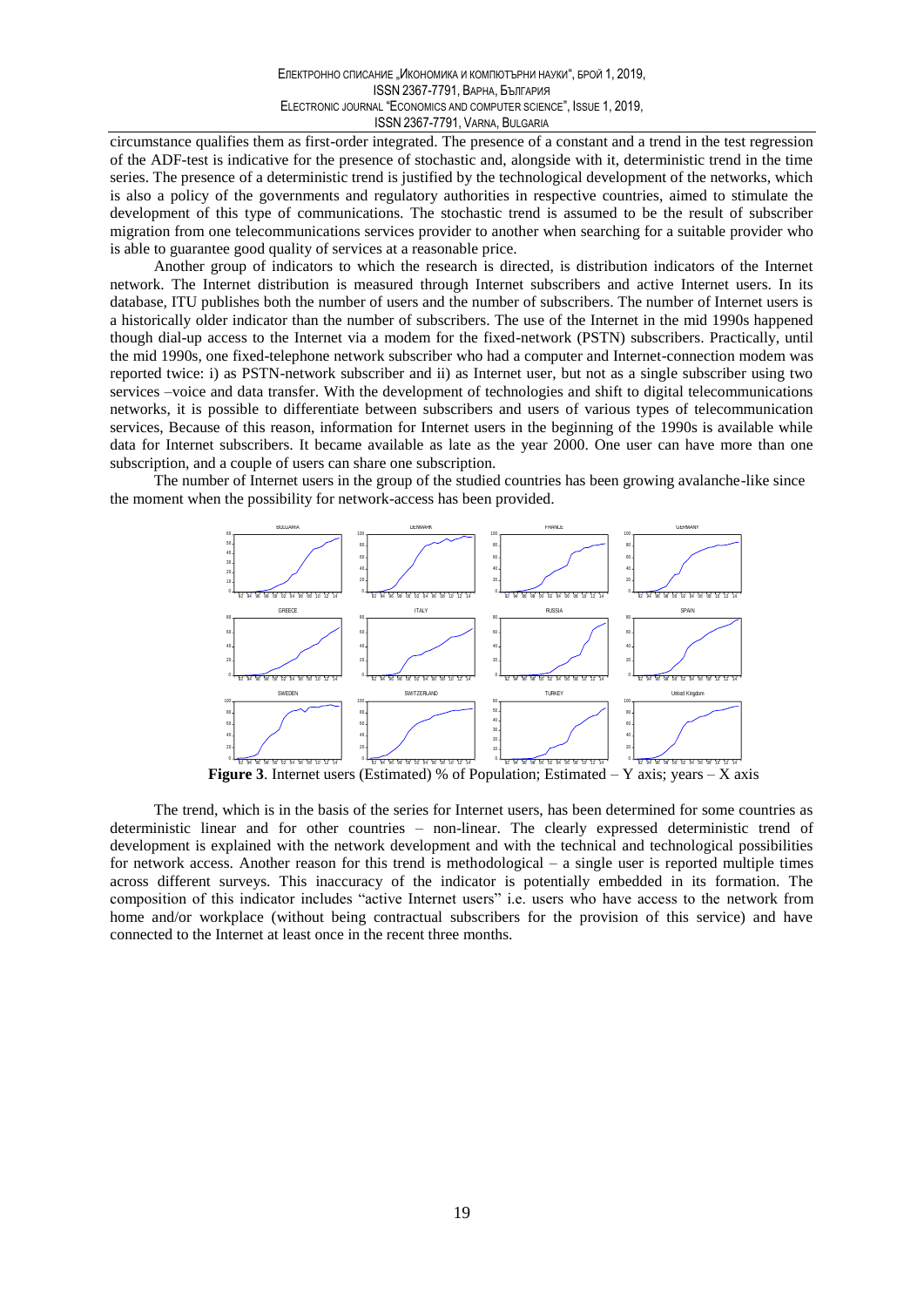|                  |       |        | <b>Years</b> |        |        |
|------------------|-------|--------|--------------|--------|--------|
| <b>Countries</b> | 1995  | 2000   | 2005         | 2010   | 2015   |
| Bulgaria         | 0,120 | 5,370  | 19,970       | 46,230 | 56,660 |
| Denmark          | 3,830 | 39,170 | 82,740       | 88,720 | 96,330 |
| France           | 1,640 | 14,310 | 42,870       | 77,280 | 84,690 |
| Germany          | 1,840 | 30,220 | 68,710       | 82,000 | 87,590 |
| Greece           | 0,750 | 9,140  | 24,000       | 44,400 | 66,840 |
| Italy            | 0,520 | 23,110 | 35,000       | 53,680 | 65,570 |
| Russia           | 0,150 | 1,980  | 15,230       | 43,000 | 73,410 |
| Spain            | 0,380 | 13,620 | 47,880       | 65,800 | 78,690 |
| Switzerland      | 6,600 | 47,100 | 70,100       | 83,900 | 87,910 |
| Sweden           | 5,100 | 45,690 | 84,830       | 90,000 | 92,000 |
| Turkey           | 0,080 | 3,760  | 15,460       | 39,820 | 53,470 |
| England          | 1,900 | 26,820 | 70,000       | 85,000 | 92,000 |

## Density for Internet users % of total population

Table 3.

**Source:** Own calculations based on ITU World Database

The data for this indicator (see Table 3) published in ITU database, are result from sample surveys conducted in the individual countries. The samples have been formed by aggregates of households, small and medium size, and large enterprises, institutions and administration bodies. In 1995 in Bulgaria, out of 1000 residents one was identified as an active user while by the end of 2015 this ratio was 570 users/1000 residents. In 1995 in Great Britain, this ratio was approximately 2/100 residents and for 2015 it was 92/100 residents. When estimating the relationship between subscriber density and GDP/per capita, from methodological point of view it would be more correct to use network subscribers instead of network users. The subscribers are those physical persons and/or legal entities who are in contractual relationship with an operator/service provider. For the delivery of the service, each subscriber pays the respective fee: for connection to the network and for its use (as a typical case). The fees paid by subscribers represent the revenues of the operator/service provider, the value of the provided services in result of the production activity of the operator/provider. The revenues, in their turn, are included (part of them) in the composition of the Gross production, which forms part of the GDP (GDP calculated by the production method).

The composition of the "Internet subscribers" indicator in individual countries includes both fixed access subscribers and wireless access subscribers. The ITU synchronised system of indicators accounts for each separate group of subscribers according to the type of services which they use. In Bulgaria and the countries included in the research (with the exclusion of Turkey, Russia and Sweden), the subscribers of broadband access, which can be provided by both the fixed network and the cellular network, are counted separately. Applying the test procedure of the ADF-test, the trend of development in density of the fixed Internet-access subscribers is determined as deterministic with a stochastic component. The ADF procedure was conducted for the period from 1999 to 2015, i.e. on the grounds of information for  $68$  levels (three-month periods – quarters). The time series with density indicators for broadband Internet subscribers have been determined as first order integrated for all countries included in this research. The well-expressed growing trend of development, which aims is to expand the network's scope to the remotest places and to provide the technical and economic potential needed for the providing of Internet access, complies with all plans and programmes developed at national level, at EU level and the World Bank. This growing trend is also the result of programmes concerned with overcoming of the "Digital divide" from the standpoint of access to certain regions, age groups and social groups. Similar is the situation with the series that contain the average annual number of subscribers using mobile Internet access. These series are extremely short, even when disaggregated at three-month levels. The first data for this type of subscribers in the countries from the researched group came from Denmark and Sweden in 2007, Germany, France and Great Britain – in 2008. Data about mobile Internet access for the rest of the countries included in the research are available after 2009. The brief continuity of the series is the reason for their exclusion from the analysis in this research.

The indicator that has been accepted as a factor for the increase of subscriber density is "GDP/per capita" according to the dependency derived by Jipp. Its inclusion in the composition of one or another econometric model should be done after descriptive diagnostic analysis of its trend, conducted in advance. As a result of the financial and economic crisis of 2008, the growth of GDP in the EU countries was significantly retarded and in 2009 it shrank considerably. In 2010, the levels of GDP in the European countries was restored and this trend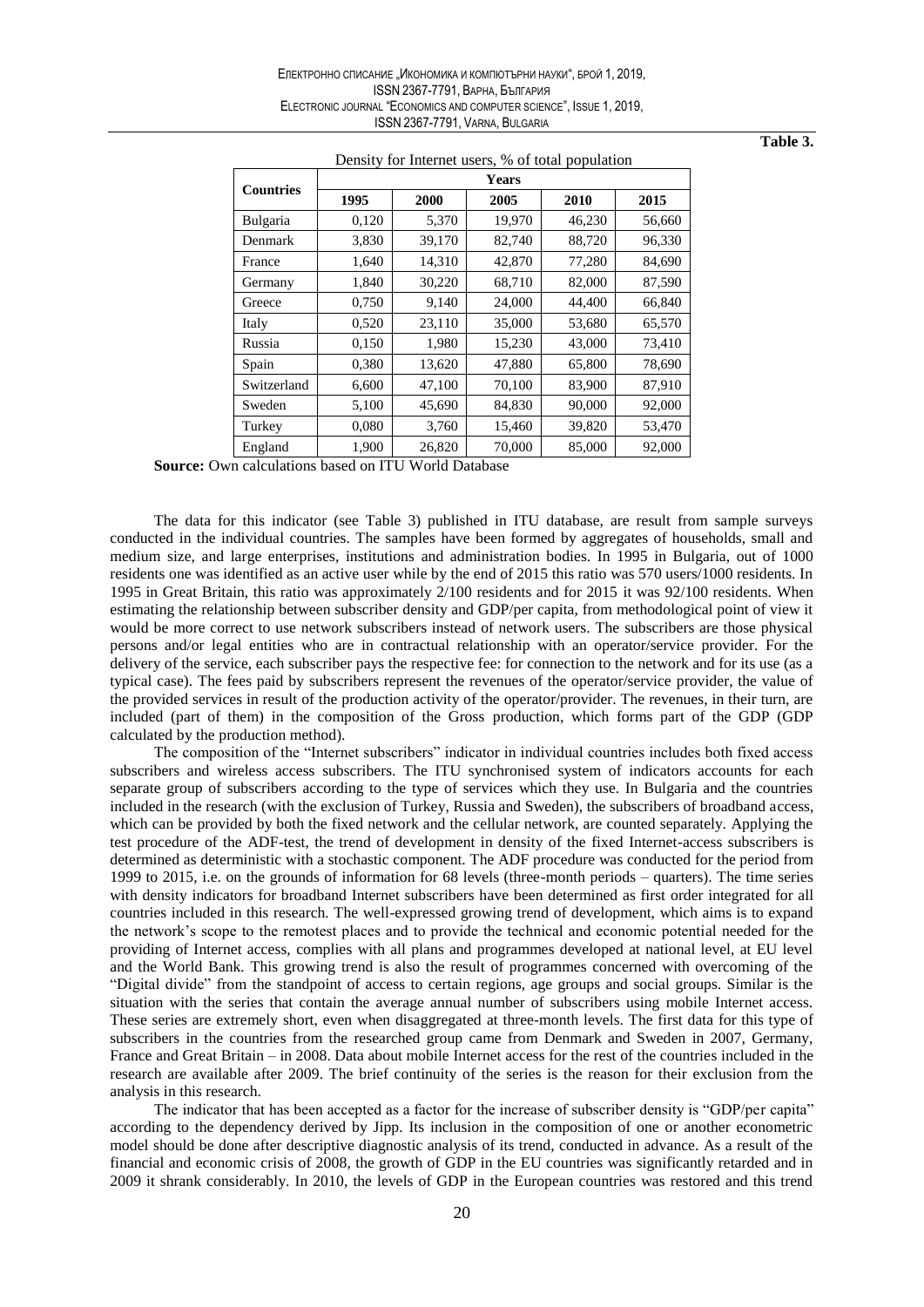continued (although in progressively slower rates) in the following years. The results from the descriptive analysis give reasons to conduct additional tests concerning the GDP/per capita dynamic, aimed to establish the presence of a structural discontinuity during the researched period  $1990 - 2015$ . Within the framework of this research, a procedure for the presence of multiple structural discontinuities is initially conducted using the Bai-Perron methodology; a test for fixed (single) discontinuity is also applied. The latter is in accordance with the financial crisis period of  $2008 - 2009$ . The conducted tests for (algorithmic data) GDP/per capita in Bulgaria, Greece, Italy, Russia and Spain give grounds to assume that the change that occurs in this indicator's trend is statistically significant. In the individual countries, this change occurs in different periods. In Bulgaria, the tests indicate the presence of two sub-periods. The first one Q1\_1990- Q4\_1999 coincides with the economic and political crisis in the country of 1996-1997. In Greece, Italy and Spain, the trend changes after 2008 as a consequence of the global financial crisis. The trend of GDP development in the cited countries follows the trend in the EU Member States and the GDP levels begin to recover after 2010. In addition, the Philip-Perron test (another single-root test with embedded possibility to determine the nature of the trend before and after a possible discontinuity) as well as stationarity KPSS tests are conducted for the series with these indicators. For the rest of the countries included in the group (Denmark, France, Germany, Sweden, Switzerland, Turkey and Great Britain), the Bai-Perron test do not confirm the presence of a significant change in the direction of the trend. The tests have been conducted with varying rates of change - from 10% to 25% - but the results do not give grounds to assume that a statistically significant discontinuity exists in the overall direction of the trend, expressed as GDP/per capita. The series with GDP/per capita logarithms in Denmark, France, Sweden, Switzerland, Turkey and Great Britain have been determined as first order integrated with the presence of deterministic linear trend and a stochastic component. The preliminary analyses, aimed to determine the nature of the series with GDP/per capita indicator, do not differ from the results obtained by earlier researchers studying the variations in this indicator. In order to find periods in which change in the GDP/per capita trend has been established, additional fictitious variables have been created, which are included in the VAR-systems as an additional exogenous variable.

Determination of the order of integrity for the indicators that characterise the telecommunications infrastructure and of the indicators for economic activity is of significance for the verification of the Jipp law operation in dynamic aspect.

The relationship between telephone density and GDP represented through the model *Teledensity<sub>i</sub>* =  $\beta_0 + \beta_1 GDP_i + \varepsilon_i$ , has been drawn and proven as a model of long-term (static) balance between the two indicators. We can talk about the presence of a long-term relationship between the variables also in cases where the trend of development in the time series follows approximately the same trajectory and the difference between the individual trends remains approximately constant. It is accepted that such time series are called co-integrated. In order to be co-integrated, the variables should have identical order of integrity or, at least, the degree of integrity of the dependant variable should be equal to the highest order (the highest degree) of integrity of the variables on the right side. In this case the variables are only two – density by subscribers and GDP/per capita, which imposes the requirement that the variables should have the same order of integrity. If the two variables have different orders of integrity, then no static long-term balance can exist between them. If different order of integrity is established for the two variables, then the variables might be causally related in short-term aspect. The results from the single-root tests conducted by different types of density by telecommunications-network subscribers and by individual countries are presented in Table 4.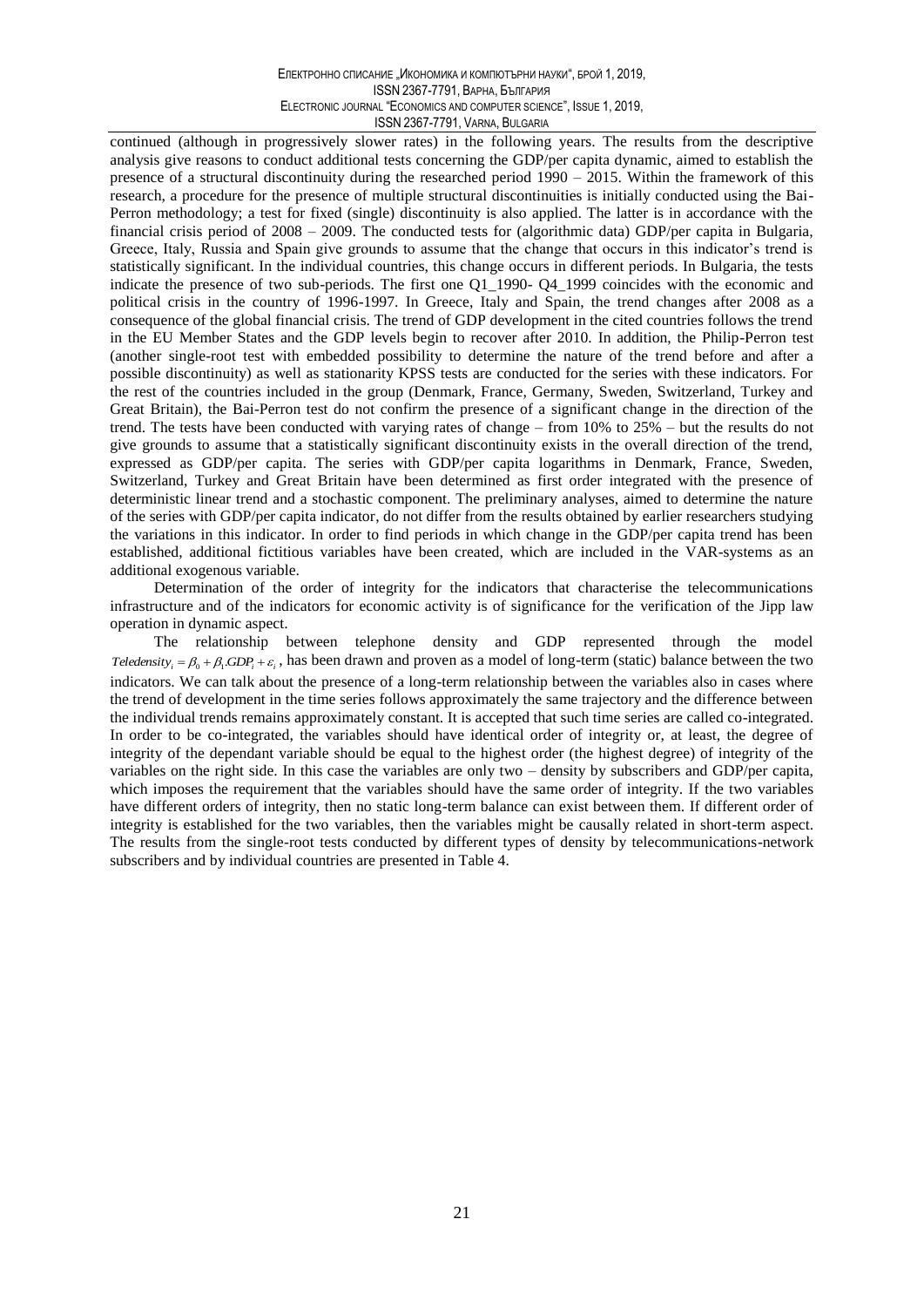| Table |  | г. |
|-------|--|----|
|       |  |    |

| Results from ADF-test |                      |                 |                      |                           |  |  |  |  |
|-----------------------|----------------------|-----------------|----------------------|---------------------------|--|--|--|--|
|                       | Density for cellular |                 | Density for Internet |                           |  |  |  |  |
| Countries             | network subscribers  |                 | subscribers          |                           |  |  |  |  |
|                       | Model                | $Den_{MTS}$     | Model                | $Den$ <sub>Internet</sub> |  |  |  |  |
|                       | <b>ADF</b>           |                 | ADF                  |                           |  |  |  |  |
| Bulgaria              | $\mathfrak{D}$       | $y_t \sim I(1)$ | 1                    | $y_t \sim I(1)$           |  |  |  |  |
| United Kingdom        | $\overline{2}$       | $y_t \sim I(1)$ | $\overline{2}$       | $y_t \sim I(1)$           |  |  |  |  |
| Denmark               | 2                    | $y_t \sim I(1)$ | $\overline{2}$       | $y_t \sim I(1)$           |  |  |  |  |
| Italy                 | $\overline{2}$       | $y_t \sim I(1)$ | 1                    | $y_t \sim I(1)$           |  |  |  |  |
| Switzerland           | $\overline{2}$       | $y_t \sim I(1)$ | $\overline{2}$       | $y_t \sim I(1)$           |  |  |  |  |
| Spain                 | 1                    | $y_t \sim I(1)$ |                      | $y_t \sim I(1)$           |  |  |  |  |
| France                | $\overline{2}$       | $y_t \sim I(1)$ | 1                    | $y_t \sim I(1)$           |  |  |  |  |
| Sweden                | $\overline{2}$       | $y_t \sim I(1)$ | $\overline{2}$       | $y_t \sim I(1)$           |  |  |  |  |
| Germany               | $\overline{c}$       | $y_t \sim I(1)$ | $\overline{2}$       | $y_t \sim I(1)$           |  |  |  |  |
| Greece                | 1                    | $y_t \sim I(1)$ | 1                    | $y_t \sim I(1)$           |  |  |  |  |
| Russia                | 1                    | $y_t \sim I(1)$ | $\overline{2}$       | $y_t \sim I(1)$           |  |  |  |  |
| Turkey                | $\mathfrak{D}$       | $y_t \sim I(1)$ | $\overline{2}$       | $y_t \sim I(1)$           |  |  |  |  |

**Source:** Own calculations based on ITU World Database

Note. The ADF tests have been applied to log of transformed variables. \*The models that meet the theoretical requirements for the individual destinations are the following:

$$
(1) \quad \text{and} \quad \Delta y_{i} = \alpha + \varphi y_{i\cdot l} + \left(\sum_{j= l}^{p-1}\theta_{j}\Delta y_{i-j}\right) + \varepsilon, \qquad (2) \quad \Delta y_{t} = \alpha + \beta t + \varphi y_{t-1}\left( \frac{p-1}{2}\theta_{j}\Delta y_{t-j}\right) + \varepsilon,
$$

The presence of the same order of integrity in the series is only a prerequisite to raise a hypothesis for the presence of a long-term relationship between the researched indicators. The same order of integrity is a necessary but not sufficient condition to assume that Jipp law operates in dynamic aspect as well. The same order of integrity between the contemporary-communication indicators and GDP/per capita is a prerequisite for further analyses in this direction.

Through Granger tests we can determine to what extent the trend in the two indicators is coordinated in short-term aspect and whether the variations in GDP/per capita can help to improve the forecast levels of subscriber density by fixed networks. The causality Granger tests for short-term periods have been conducted in both directions – from GDP/per capita to telecommunications infrastructure and vice versa. The test has been conducted for every possible pair of variables – subscriber density by types of telecommunications networks and GDP/per capita. The tested hypotheses are defined in the following way:

 $H_{0(1)}$ : GDP<sub>t</sub> does not influence TI<sub>t</sub>;

 $H<sub>0(2)</sub>$ : TI<sub>t</sub> does not influence GDP<sub>t</sub>,

Where:  $TI_t$  – variable/indicators characterising the telecommunications structure in each individual country in the researched period;  $GDP_t$  – economic-activity indicator; GDP, GDP/1000 residents of the population in each country for the researched period.

In order to arrive at the conclusion that GDP influences TI, the following conditions need to be simultaneously satisfied:

- The hypothesis "GDP does not influence TI" has to be rejected.

- The hypothesis "TI does not influence GDP" has to be accepted.

If the two hypotheses are rejected, then interdependence exists between the two researched variables. In such cases, it is assumed that a third variable exists, which influences simultaneously the two initially researched variables. If both hypotheses are accepted, then no causality relationship exists between the variables in the sense of Granger. In this case, the search for a long-term relationship between them is theoretically ungrounded. Such result is taken as a proof that the law derived by Jipp cannot be accepted as an adequate reflection of the dependency between the characteristics in dynamic aspect.

In connection with the applying of the Granger causality test, it is necessary to observe the theoretical requirements referring to the building of autoregression models with distributed lags, i.e. requirements in respect of stationarity. The necessary number of lags that are included in the Granger test has been determined in advance through autocorrelation analysis. In each VAR-system, the maximum lag that corresponds to the last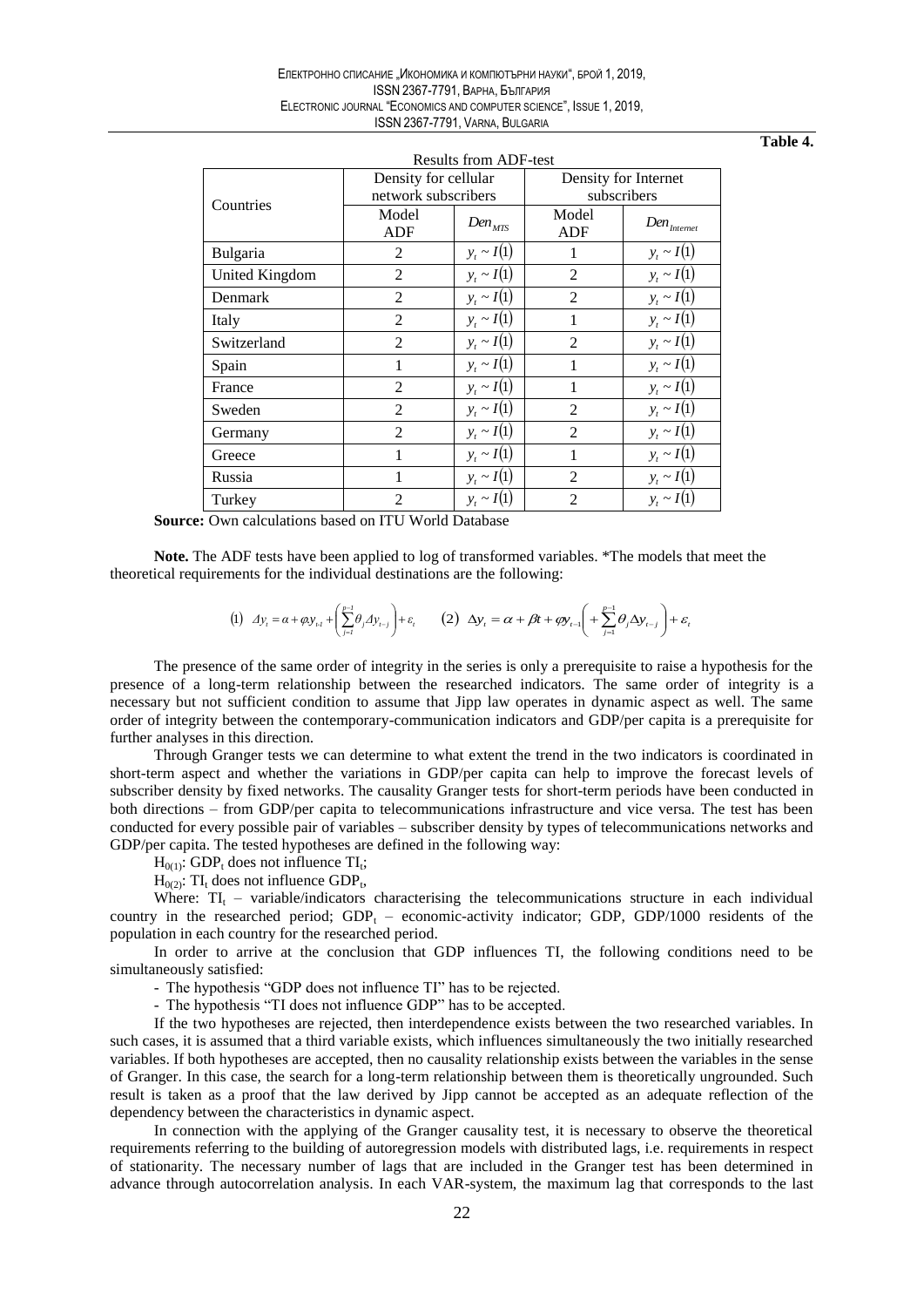significant autocorrelation coefficient from the autocorrelation function has been included in advance. At the next stage, the significance of each lag variable has been verified through the applying of Exclusion Wald Tests for the significance of each lag, and of the values of information criteria: AIC (Akaike information criterion), SC (Schwarz information criterion), HQ (Hannan-Quinn information criterion). The obtained results, presented in Table 5, contain the maximum-possible significant lag which can be used to improve the forecast qualities of the subscriber-density indicator or GDP/per capita. The results from the conducted tests show that between the density by fixed-telecommunications network subscribers and GDP/per capita do not provide grounds to reject the hypothesis "GDP does not influence TI" (except for three of the cases, see Table 5). The second hypothesis "TI does not influence GDP" is not rejected, either. This result is yet another proof in favour of our statement that the dependency between the subscriber density and GDP/per capita cannot be researched solely and only through these two variables. By the meaning of the Granger test, a third variable exists, which influences simultaneously the former two initially researched. The role of this "third" variable can be assumed by subscriber-access prices, subscriber access to networks that are alternative to the fixed ones, other, prices of operator-provided services, prices offered by other operators and many others.

Table 5

| Defisity of fixed network subscribers and GDP |     |                  | per cap 1990 $\Gamma$ – 2013 $\Gamma$ . |          |
|-----------------------------------------------|-----|------------------|-----------------------------------------|----------|
| <b>Null Hypothesis:</b>                       | Obs | lags             | <b>F-Statistic</b>                      | Prob.    |
| BG_GDP does not Granger Cause BG_FTS          | 64  | $\mathbf{2}$     | 2,739                                   | $0,073*$ |
| BG_FTS does not Granger Cause BG_GDP          |     |                  | 0,015                                   | 0,985    |
| UK_GDP does not Granger Cause UK_FTS          | 55  | 3                | 0,548                                   | 0,652    |
| UK_FTS does not Granger Cause UK_GD           |     |                  | 0,690                                   | 0,562    |
| ESP_GDP does not Granger Cause ESP_FTS        | 28  | $\overline{2}$   | 1,177                                   | 0,326    |
| ESP_FTS does not Granger Cause ESP_GDP        |     |                  | 0,132                                   | 0,877    |
| FRA_GDP does not Granger Cause FRA_FTS        | 101 | 3                | 0,892                                   | 0,448    |
| FRA_FTS does not Granger Cause FRA_GDP        |     |                  | 0,922                                   | 0,433    |
| SWE_GDP does not Granger Cause SWE_FTS        | 102 | $\overline{2}$   | 1,719                                   | 0,185    |
| SWE_FTS does not Granger Cause SWE_GDP        |     |                  | 0,357                                   | 0,701    |
| DEU_GDP does not Granger Cause DEU_FTS        | 100 | $\overline{4}$   | 1,200                                   | 0,316    |
| DEU_FTS does not Granger Cause DEU_GDP        |     |                  | 1,094                                   | 0,364    |
| GRC_GDP does not Granger Cause GRC_FTS        | 28  | $\overline{2}$   | 1,566                                   | 0,230    |
| GRC_FTS does not Granger Cause GRC_GDP        |     |                  | 0,537                                   | 0,592    |
| RUS_GDP does not Granger Cause RUS_FTS        | 68  | $\overline{4}$   | 1,564                                   | 0,196    |
| RUS_FTS does not Granger Cause RUS_GDP        |     |                  | 2,690                                   | 0,040    |
| DEN_GDP does not Granger Cause DEN_FTS        | 61  | $\overline{c}$   | 0,002                                   | 0,998    |
| DEN_FTS does not Granger Cause DEN_GDP        |     |                  | 0,178                                   | 0,837    |
| CHE_GDP does not Granger Cause CHE_FTS        | 54  | $\boldsymbol{2}$ | 0,582                                   | 0,563    |
| CHE_FTS does not Granger Cause CHE_GDP        |     |                  | 1,161                                   | 0,322    |
| TUR_GDP does not Granger Cause TUR_FTS        | 100 | $\overline{4}$   | 2,979                                   | 0,023    |
| TUR_FTS does not Granger Cause TUR_GDP        |     |                  | 0,772                                   | 0,546    |

|  | Pairwise Granger Causanty Tests |       |
|--|---------------------------------|-------|
|  |                                 | 0.015 |

**Source: Own calculations based on ITU World Database** 

 $D_1$  and  $D_2$ 

Note. FTS – subscribers of fixed telecommunications network;

\* The verification has been conducted at significance level of 0.05 based on F-distribution: (through Fcriterion)  $F = \frac{(SSR_R - SSR_U)/h}{SSR_U/(n-k_U)}$ , with degrees of freedom  $v_1 = h$ ;  $v_2 = n-k_U$ , n – number of observations;  $k_U$  –

number of independant variables (parameters) in unlimited Regression model;  $k_R$  – number of independant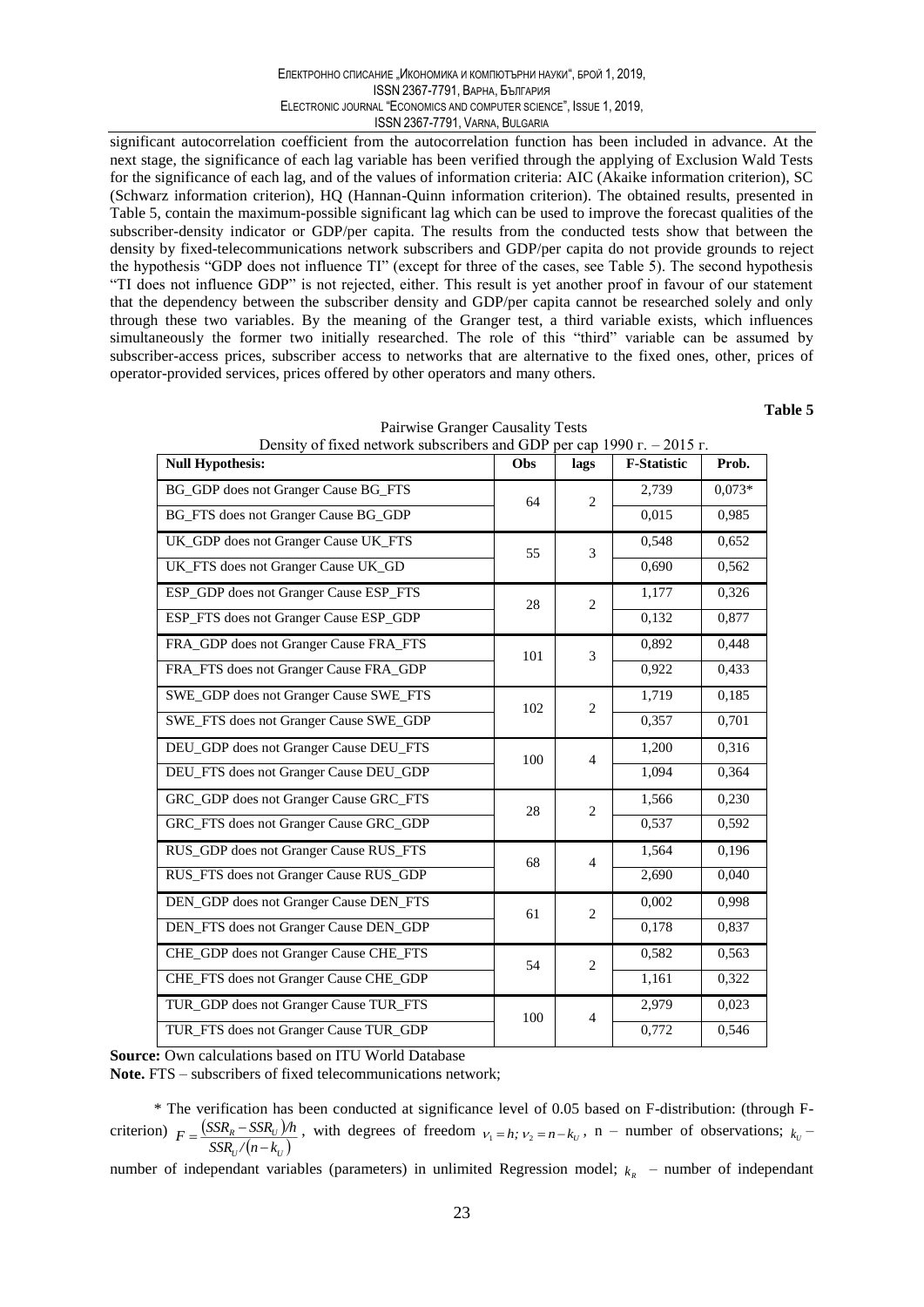variables (parameters) in a limited. regression model; h – number of imposed limitations  $h = (k_U - k_R)$ ;  $SSR_U$ ;  $SSR_R$ 

- the sum of squared residuals /the respective sums of the squares of residuals/ at unlimited and limited autoregression model.

The obtained results can be perceived as proof for the inapplicability of Jipp curve in the contemporary conditions for research in dynamic. The obtained results give grounds to re-examine the Jipp curve and its application for research in dynamic aspect. When the curve was created, telecommunications were developing in a situation of state monopoly (in the larger number of ITU member states) and the investments which governments made in telecommunications infrastructure were directed to the building and maintenance of a fixed telecommunications network, including telephone and telegraph networks. This network is narrowly specialised for the transfer of voice services or text messages. At the beginning of the 1990s, a large share of the investments was directed to the building and development of a subscription network for the purpose of providing subscription access to "the last mile." The digitalisation of the fixed telecommunications network allowed the provision of diverse services, not only voice ones. Currently, the access networks are no longer narrowly specialised; they are flexible, with a potential to provide diverse types of services, and the contemporary technologies for subscribed access offer diverse and effective solutions for such provision. In this sense, the lack of causality in the meaning of Granger is fully justified also from the perspective of technological development. The lack of dependency between the two variables has been established in a situation of limited number of observations, from the perspective of the countries included in the research. The selected methodology gives grounds for re-examination of this dependency through the prism of methods for analysis of time series and not of cross section data.

Through the researched period  $1990 - 2015$ , the fixed-subscriber (telephone) density significantly decreased, while the subscriber density by cellular networks and the Internet expanded. For the purpose of verifying whether it is possible the subscriber density by cellular networks to be a "natural" substitute for the effect in the dependency derived by Jipp, a correlation analysis is conducted. The obtained correlation coefficients fall within a wide range (from 0.457 to 0.896). The correlation analysis cannot answer the question: what is the direction of interaction between the researched values, and, is it possible to foresee (forecast) more precisely the changes in the rate of telephone density by cellular subscribers though changing the rates of change in GDP? The results presented in Table 6 show interdependence between the subscriber density and the economic prosperity in Denmark and Sweden for the researched period. The levels with which the zero hypotheses are rejected, are considerably lower than the foreseen  $\alpha=0.05$ . We reject the null hypothesis at  $\alpha=0.05$ or at  $\alpha$ =0,05 we accept the alternative.

This bilateral causality between the indicators provides grounds to state that the two indicators should not be studied through econometric models in which the variables are divided into dependent and independent. The mutual dependency between the indicators cannot be accepted as a proof that Jipp curve can be re-drawn through "mechanical" replacement of subscriber-density by fixed networks with subscriber-density by cellular networks. GDP/per capita should not be considered to be the sole factor for increase in subscriber density. In the researched countries, the growth of subscriber access to cellular networks significantly exceeds the growth of GDP/per capita. The results from the recent tests show that in the larger number of the researched countries, causality exists in the direction from subscriber density to GDP/per capita. The high subscriber density presupposes the use of contemporary-type technical means, the generation and reception of traffic composed by various types of services (video inclusive) which leads to increased revenues in the "Telecommunications" sector. The established bilateral causality between the subscriber-density by mobile networks and GDP/per capita provides grounds to research the relationship between the two groups of variables in both short-term and long-term aspect. In the research models, additional variables characterising the "Telecommunications" sector should be included, as well as variables referring to the economy as a whole.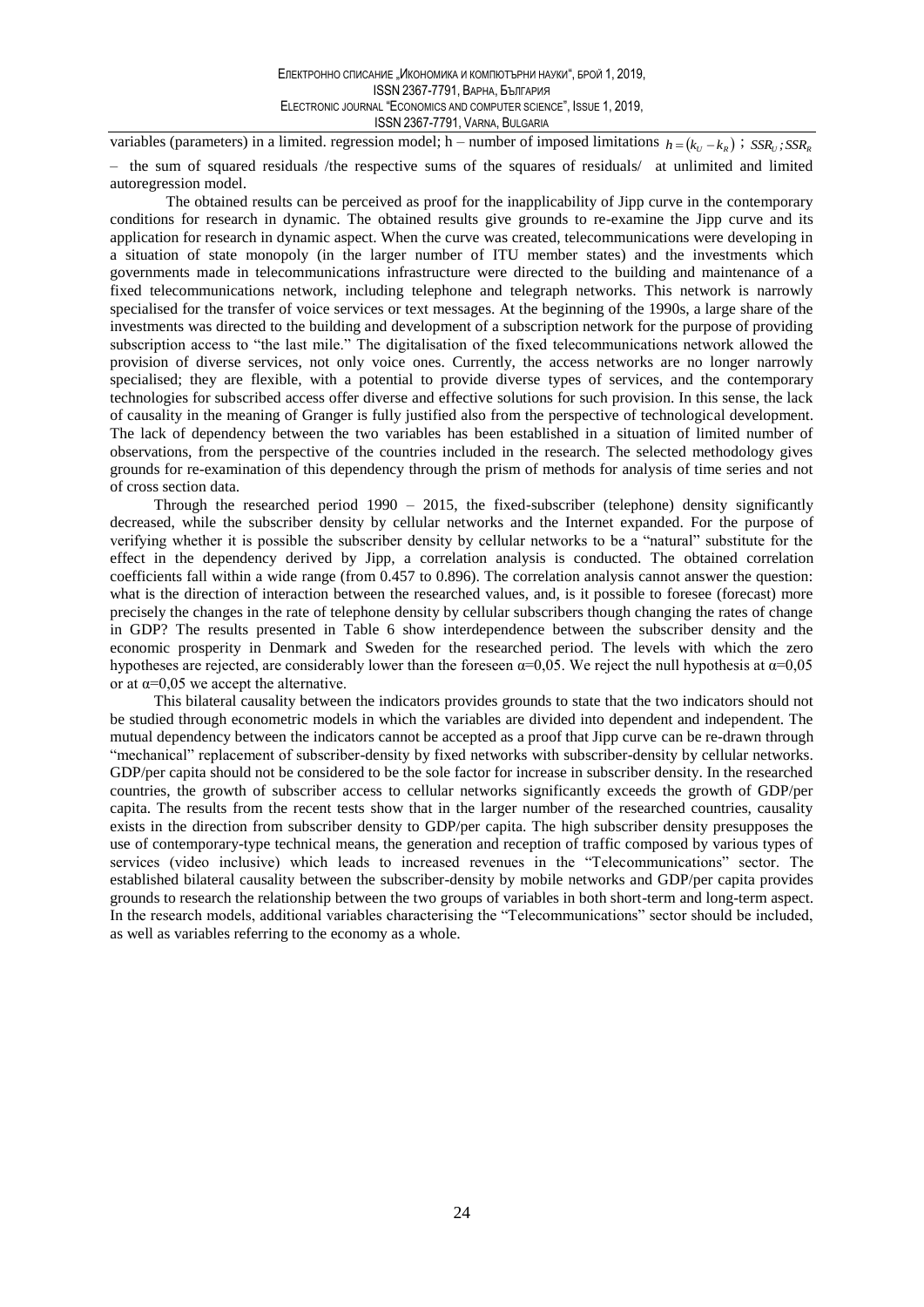| Density on celular network subscribers and GDP per cap $1990 - 2015$ |     |                  |        |       |                              |  |  |
|----------------------------------------------------------------------|-----|------------------|--------|-------|------------------------------|--|--|
| <b>Null Hypothesis:</b>                                              | Obs | Lag              | F-Stat | Prob. | Conclusion                   |  |  |
| BG_GDP does not Granger Cause BG_MTS                                 |     |                  | 0.08   | 0,93  | $(GDP \leftarrow MTS)$       |  |  |
| BG MTS does not Granger Cause BG GDP                                 | 88  | 2                | 4,52   | 0,01  |                              |  |  |
| FRA_GDP does not Granger Cause FRA_MTS                               |     |                  | 0,88   | 0,45  | $(GDP \leftarrow MTS)$       |  |  |
| FRA MTS does not Granger Cause FRA GDP                               | 101 | 3                | 3,13   | 0,03  |                              |  |  |
| DEN_GDP does not Granger Cause DEN_MTS                               |     |                  | 3,66   | 0,03  | $(MTS \rightleftarrows GDP)$ |  |  |
| DEN_MTS does not Granger Cause DEN_GDP                               | 102 | $\boldsymbol{2}$ | 7,62   | 0.00  |                              |  |  |
| DEU_GDP does not Granger Cause DEU_MTS                               |     |                  | 0,47   | 0,63  | $(GDP \leftarrow MTS)$       |  |  |
| DEU_MTS does not Granger Cause DEU_GDP                               | 102 | $\overline{c}$   | 2,65   | 0.08  |                              |  |  |
| GRC_GDP does not Granger Cause GRC_MTS                               |     |                  | 0,16   | 0.85  | <b>Both hypotheses</b>       |  |  |
| GRC_MTS does not Granger Cause GRC_GDP                               | 88  | $\mathfrak{2}$   | 0,76   | 0,47  | are accepted*                |  |  |
| SWE GDP does not Granger Cause SWE MTS                               |     |                  | 3,01   | 0.05  | $(MTS \angle GDP)$           |  |  |
| SWE MTS does not Granger Cause SWE GDP                               | 102 | $\mathfrak{2}$   | 6.98   | 0.00  |                              |  |  |
| ESP_DGP does not Granger Cause ESP_MTS                               |     |                  | 0,30   | 0.74  | $(GDP \leftarrow MTS)$       |  |  |
| ESP MTS does not Granger Cause ESP DGP                               | 102 | $\mathfrak{2}$   | 6,10   | 0,00  |                              |  |  |
| ITA_GDP does not Granger Cause ITA_MTS                               |     |                  | 1,54   | 0,21  | <b>Both hypotheses</b>       |  |  |
| ITA MTS does not Granger Cause ITA GDP                               | 101 | 3                | 0,62   | 0.60  | are accepted*                |  |  |
| CHE_GDP does not Granger Cause CHE_MTS                               |     |                  | 0,70   | 0,59  | $(GDP \leftarrow MTS)$       |  |  |
| CHE_MTS does not Granger Cause CHE_GDP                               | 100 | $\overline{4}$   | 2,48   | 0,05  |                              |  |  |
| RUS_GDP does not Granger Cause RUS_MTS                               |     |                  | 1,02   | 0,37  | $(GDP \leftarrow MTS)$       |  |  |
| RUS_MTS does not Granger Cause RUS_GDP                               | 88  | 3                | 6,73   | 0.00  |                              |  |  |
| TUR_GDP does not Granger Cause TUR_MTS                               |     |                  | 0,20   | 0,82  | $(GDP \leftarrow MTS)$       |  |  |
| TUR_MTS does not Granger Cause TUR_GDP                               | 102 | $\overline{2}$   | 3,14   | 0.05  |                              |  |  |
| UK_GDP does not Granger Cause UK_MTS                                 |     |                  | 1,53   | 0,21  | <b>Both hypotheses</b>       |  |  |
| UK_MTS does not Granger Cause UK_GDP                                 | 101 | 3                | 0,82   | 0,48  | are accepted*                |  |  |

Pairwise Granger Causality Tests

Table 6.

\* We have no enough evidence to reject the null hypothesis at  $\alpha$  =0.10; 0.05; 0.01

Source: Own calculations based on ITU World Database Note. MTS - Mobile cellular subscriptions (per 100 people)

The other pair of variables to which our attention is directed, is Internet-network subscribers and GDP/per capita. The subscriber density by this network has been researched for the period  $1999 - 2015$  because no reliable information is available and the subscriber reports lack synchronisation. The number of Internet subscribers in individual countries is the most dynamically growing number of telecommunications-network subscribers. The expansion of the network is stimulated by the investments made for modernising the national infrastructure and by the liberalised market of electronic-communication services. Built initially upon the modernised fixed network, the Internet network turned into the "only" network for access of voice, data and video, while significantly simplifying the network architecture. At the same time, the network infrastructure that is built, serves traffic of high level of ambiguity from the standpoint of the needs for new services, traffic volume and new technologies. Through the constructed network infrastructure, technological potential for the introduction of new services has been provided. The building of simplified architecture for the network infrastructure allows for cost reduction in the servicing and management of the network itself.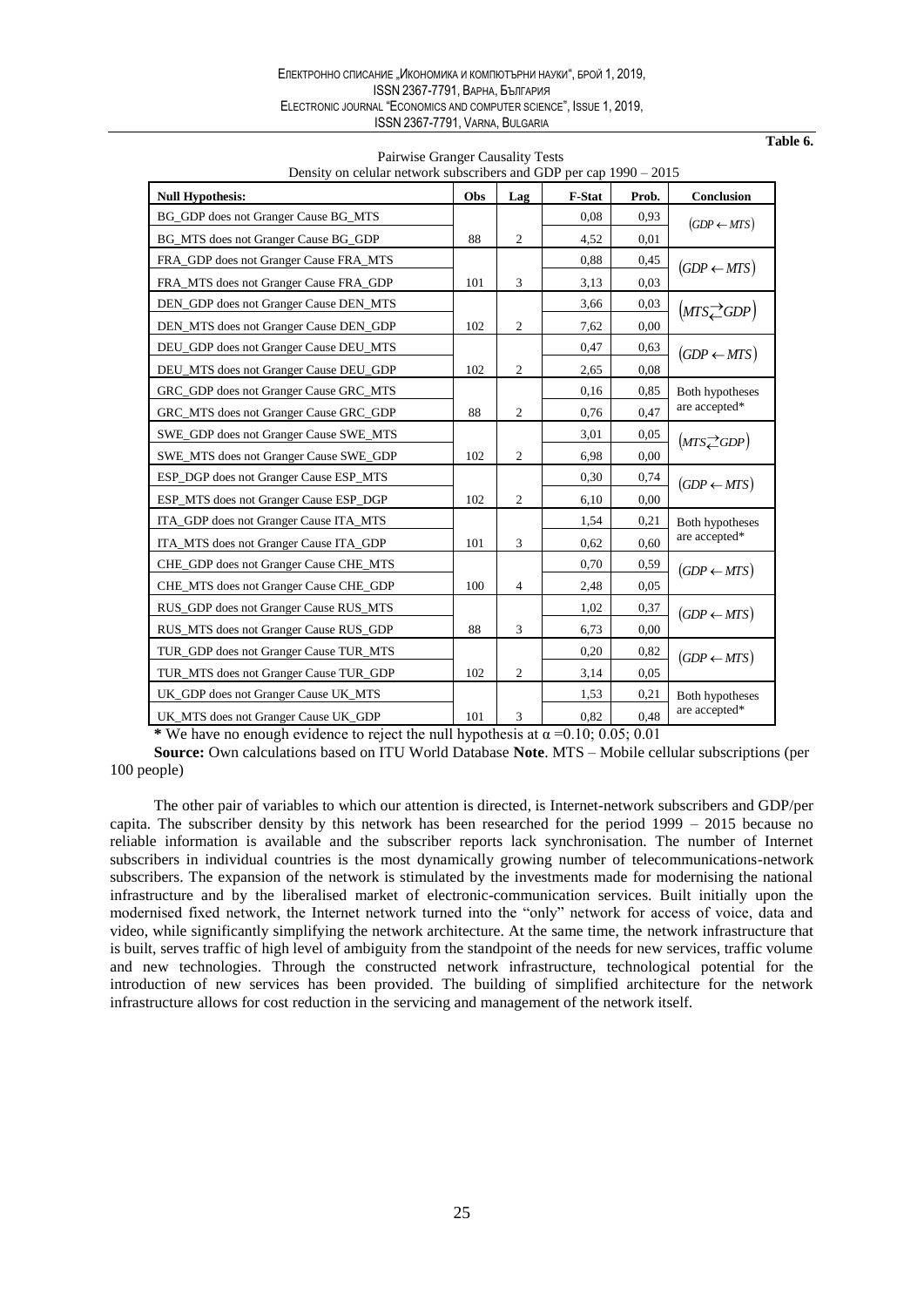Table 7.

 $\frac{1}{2}$ 

| Density on internet subscribers and GDP per cap $1990$ F. $-2015$ F. |     |                  |               |       |                              |  |
|----------------------------------------------------------------------|-----|------------------|---------------|-------|------------------------------|--|
| <b>Null Hypothesis:</b>                                              | Obs | Lag              | <b>F-Stat</b> | Prob. | Conclusion                   |  |
| BG_FBS does not Granger Cause BG_GDP                                 | 66  | $\mathbf{2}$     | 2,685         | 0,076 | $(FBS \nightharpoonup GDP)$  |  |
| BG_GDP does not Granger Cause BG_FBS                                 |     |                  | 3,708         | 0,030 |                              |  |
| CHE_GDP does not Granger Cause CHE_FBS                               | 66  | $\overline{2}$   | 3,720         | 0,030 | $(FBS \rightleftarrows GDP)$ |  |
| CHE_FBS does not Granger Cause CHE_GDP                               |     |                  | 2,949         | 0,060 |                              |  |
| DEN_GDP does not Granger Cause DEN_FBS                               | 66  | $\mathbf{2}$     | 1,809         | 0,172 | $(FBS \rightarrow GDP)$      |  |
| DEN_FBS does not Granger Cause DEN_GDP                               |     |                  | 5,623         | 0,006 |                              |  |
| DEU_GDP does not Granger Cause DEU_FBS                               | 67  | 1                | 8,491         | 0,005 | $(FBS \nightharpoonup GDP)$  |  |
| DEU_FBS does not Granger Cause DEU_GDP                               |     |                  | 8,668         | 0,005 |                              |  |
| ESP_GDP does not Granger Cause ESP_FBS                               | 66  | $\overline{c}$   | 1,739         | 0,184 | $(FBS \rightarrow GDP)$      |  |
| ESP_FBS does not Granger Cause ESP_GDP                               |     |                  | 2,565         | 0,085 |                              |  |
| FRA_GDP does not Granger Cause FRA_FBS                               |     | $\overline{2}$   | 1,525         | 0,226 | $(FBS \rightarrow GDP)$      |  |
| FRA_FBS does not Granger Cause FRA_GDP                               | 66  |                  | 7,378         | 0,001 |                              |  |
| GRC_GDP does not Granger Cause GRC_FBS                               | 66  | $\overline{2}$   | 4,320         | 0,018 | $(FBS \rightleftarrows GDP)$ |  |
| GRC_FBS does not Granger Cause GRC_GDP                               |     |                  | 3,045         | 0,055 |                              |  |
| ITA_GDP does not Granger Cause ITA_FBS                               | 67  | 1                | 3,343         | 0,072 | $(FBS \rightleftarrows GDP)$ |  |
| ITA_FBS does not Granger Cause ITA_GDP                               |     |                  | 8,616         | 0,005 |                              |  |
| RUS_GDP does not Granger Cause RUS_FBS                               | 65  | 3                | 0,656         | 0,583 | $(FBS \rightarrow GDP)$      |  |
| RUS_FBS does not Granger Cause RUS_GDP                               |     |                  | 2,529         | 0,066 |                              |  |
| SWE_GDP does not Granger Cause SWE_FBS                               | 67  | $\mathbf{1}$     | 0,783         | 0,380 | $(FBS \rightarrow GDP)$      |  |
| SWE_FBS does not Granger Cause SWE_GDP                               |     |                  | 5,280         | 0,025 |                              |  |
| TUR_GDP does not Granger Cause TUR_FBS                               | 66  | $\overline{2}$   | 0,455         | 0,637 | $(FBS \rightarrow GDP)$      |  |
| TUR_FBS does not Granger Cause TUR_GDP                               |     |                  | 3,238         | 0,046 |                              |  |
| UK_GDP does not Granger Cause UK_FBS                                 | 66  | $\boldsymbol{2}$ | 0,561         | 0,574 | $(FBS \rightarrow GDP)$      |  |
| UK_FBS does not Granger Cause UK_GDP                                 |     |                  | 3,886         | 0,026 |                              |  |

Pairwise Granger Causality Tests  $1000$ 

Source: Own calculations based on ITU World Database

Note: FBS – Internet subscribers - including broadband and standard.

The network for subscriber access to the Internet is flexible, with various types of services, offering diverse and effective solutions for the individual subscribers depending on their concrete conditions and needs. The fastest developing service is the high-speed access to the Internet; this creates conditions for manifold increase of the volume of information received/sent by the users while shortening the time necessary for the providing of large quantities of information. This is only a small portion of the reasons that stimulate new subscribers to join the network.

The wide popularity of Jipp's curve prompts many researchers to mechanically replace the "subscriber density by fixed networks" indicator with the "subscriber density by Internet" indicator. The purpose of this replacement is to find the potential impact, which the "wealth of the nation" can have on the subscriber density by the Internet, creating in this way a new curve after the pattern of Jipp.

Strong positive correlation coefficients have been drawn, again for a group of countries, following the logic of the relationship /dependency/  $IT_t = f(GDP_t, \varepsilon_t)$ . In this research, by using the Granger test we are trying to verify: can it be assumed that "subscriber density by the Internet" and "GDP" are causally related? If they are related, what is the direction of their interaction?

The results from the research of the twelve countries confirm the presence of a causality relationship between the indicators by the meaning of Granger. In Bulgaria, Switzerland, Germany, Greece and Italy, subscriber density by Internet and the economic activity are mutually dependent. The indicators have to be considered as cause and effect in respect of each other. In the rest of the countries, the direction of influence is from subscriber access, but not in reverse to GDP.

This is a proof for the inapplicability of the Jipp curve in its pure form, both for analysis in dynamic and in respect of the replacement of one indicator with another. The one-way causality which has been established in this research  $(FBS \rightarrow GDP)$ , we can assume that in a concrete country for the researched period, returnability of the investments made in the building and development of the network occurs. The development (technical and technological) of the Internet, together with the cellular networks, supports the communication between the individual network subscribers in both personal and business (economic) aspect.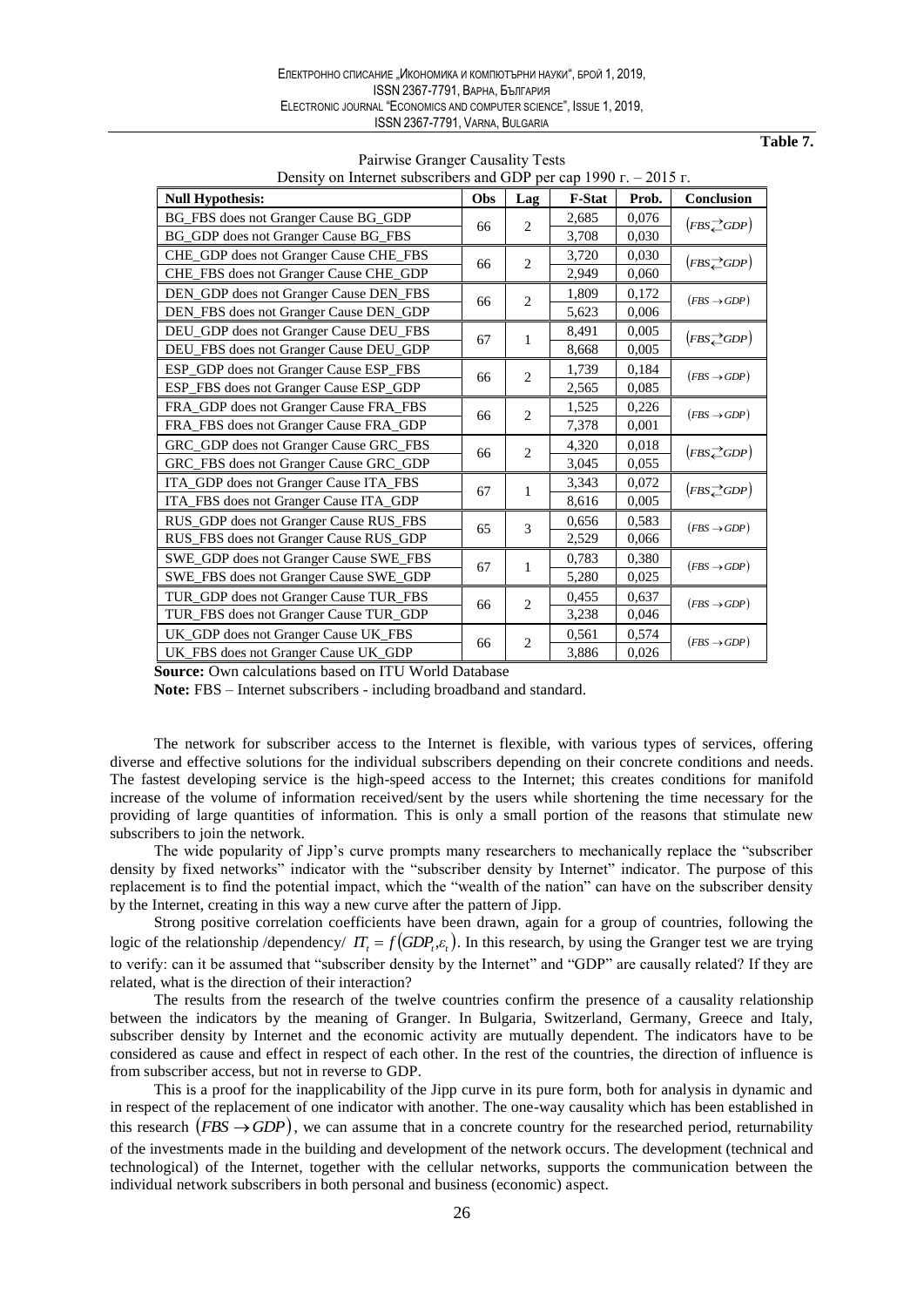When researching the relationship between telecommunications and economic development through the econometric model of growth, one of the participating variables to be included in the model is an indicator that characterises telecommunications infrastructure.

This concrete research does not deal with the question of proving the direct and indirect influence of the Internet on the economic sectors. In this work, the approach to establishing the relationship between telecommunications infrastructure and GDP is methodological, related to the definition of the place which every single variable has in an econometric model which is constructed of time series.

The Granger tests, together with the Wald exogenity tests, are a good helping tool in this direction. The results from Granger tests are good grounds to research the dependencies from the standpoint of their dynamic in both short-term and long-term aspect.

### **6. Conclusion**

Telecommunications include a broad range of economic and social activities on both national and international scale, and they cover all strata of society. Telecommunications are directly related to societal development and their main purpose is to connect the individuals and the business.

This research accentuates methodological issues that accompany the study of the relationship between subscriber density by telecommunications networks and economic prosperity measured as GDP/per capita. The relationship between the indicators is correlational and this has been proven in numerous scientific researches, but only a small number of those pay special attention to the place of variables in an econometric model from the standpoint of dependent and independent.

In connection with the set objective and studied literature, existence of methodological inaccuracies in the research of this relationship has been established.

The Jipp's law, which is in the basis of numerous scientific researches in this subject matter, suffers from drawbacks resulting, on the one hand, from the strong heterogeneity of the units (countries) in the aggregates from which it has been derived. On the other hand, no answer can be given to the question, which is the cause and which is the effect in the correlation dependency derived through this law. The law is inapplicable in situations of dynamic, if the specifics of the time series that accompany them are not accounted for.

This work touches on a small part of the issues that accompany the research of the relationship in dynamic aspect, in an individual country. Special attention has been paid to the characterisation of the time series prior to their inclusion in econometric models for analysis of the dependency between telecommunications infrastructure and economic prosperity, the purpose being to improve the qualities of the results obtained from them.

In result of applying the dynamic econometric models, a conclusion has been reached that the Jipp law in the form in which it was derived, cannot be accepted as operative to-date. There are no grounds to accept that GDP/per capita is the one and only main factor, which influences subscriber density by individual telecommunications networks. The models which are suitable for researching the dependency between telecommunications infrastructure and economic development should go beyond the frame of the single linear regression, and the selection of the variables in them should be made upon strict control on the part of the economic theory and econometric methodology.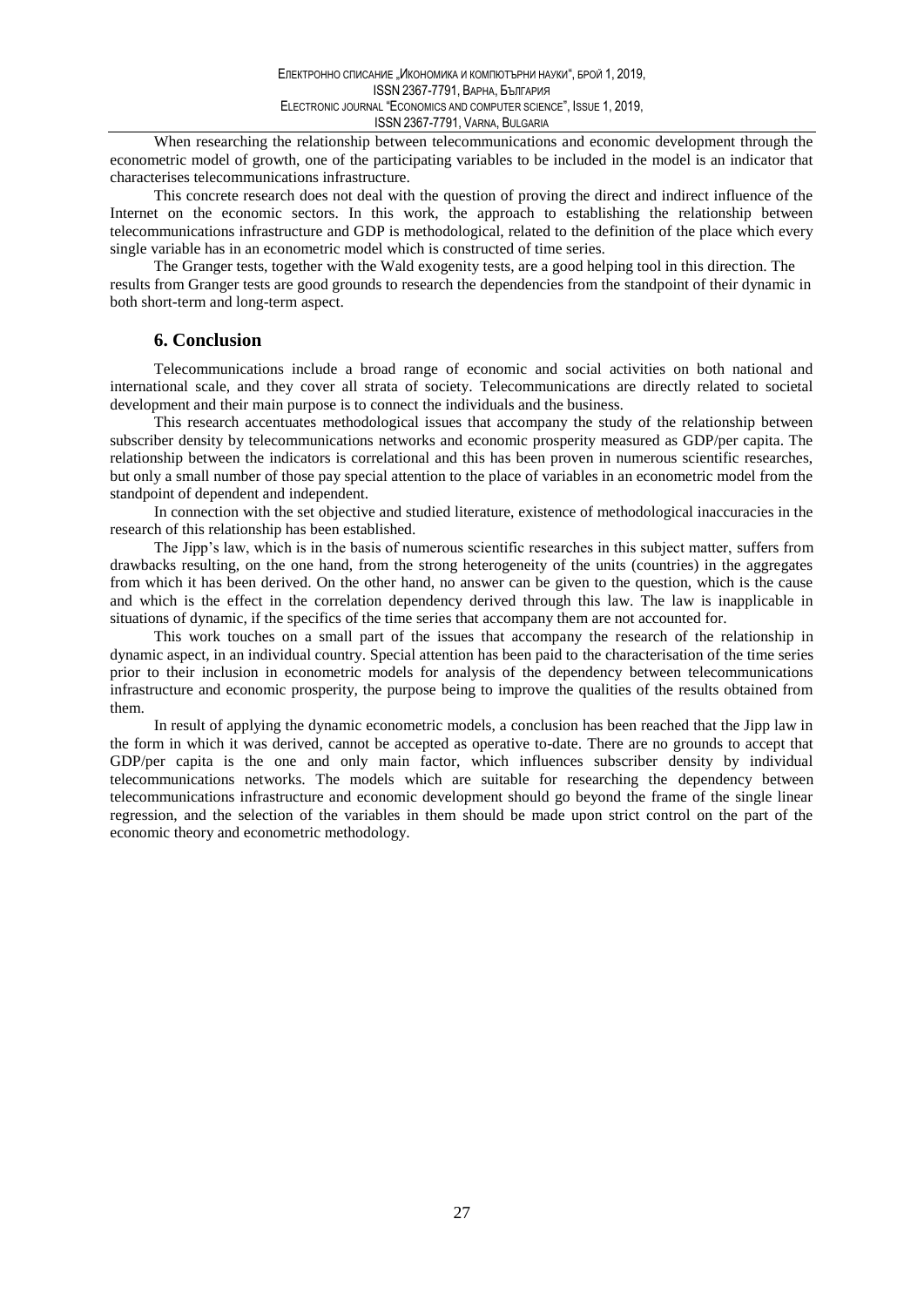### Literature

- Agiakloglou, C. and Karkalakos, S. (2009) 'A spatial and economic analysis for telecommunications: Evidence from the European union', Journal of Applied Economics. Universidad del CEMA, 12(1), pp. 11–32. doi: 10.1016/S1514-0326(09)60003-9.
- Alleman, J. et al. (1994) 'Telecommunications and Economic Development: Empirical Evidence from Southern Africa', ITS Sydney, 4(2), pp. 83-91. doi: 10.1177/089124249000400201.
- Bai. J. (1997) 'Estimating Multiple Breaks', Econometric Theory, 13(3), pp. 315–352. doi: 10.1017/S0266466600005831.
- Bai, J. and Perron, P. (2006) 'Multiple Structural Change Models: A Simulation Analysis', Economic Theory and Practice: Frontiers of Analysis and Applied Research,  $212 - 237.$ pp.  $\overline{\text{doi}}$ 10.1017/CBO9781139164863.010.
- Byrne, J. P. and Perman, R. (2006) 'Unit roots and structural breaks: a survey of the literature', Work, pp. 43–45. doi: http://www.upo.es/economia/metodos/.
- C.W.J. Granger (1980) 'Testing for causality: A personal viewpoint', Journal of Economic Dynamics and Control, 2(Issue C, 1980), pp. 329–352.
- C.W.J. Granger (1988) 'Some recent developments in the concept of causality', Journal of Econometrics, 1988), p. Pages  $39$ (Issues 1–2, September–October Volume 199-211. Available at: http://www.sciencedirect.com/science/journal/03044076/39/1.
- Carlaw, K. I., Chu, N. and Oxley, L. (2005) 'Information and Communication Technology and Economic Performance', (1956), pp. 1–47.
- Chakraborty, C. and Nandi, B. (2011) "Mainline" telecommunications infrastructure, levels of development and economic growth: Evidence from a panel of developing countries', Telecommunications Policy. Elsevier, 35(5), pp. 441-449. doi: 10.1016/j.telpol.2011.03.004.
- Chen, P. F., Lee, C. C. and Zeng, J. H. (2014) 'The relationship between spot and futures oil prices: Do structural breaks matter?', Energy Economics, 43. doi: 10.1016/j.eneco.2014.03.006.
- Chow, G. C. (1960) 'Tests of Equality Between Sets of Coefficients in Two Linear Regressions', Econometrica, 28(3), pp. 591-605. doi: 10.2307/1910133.
- Colecchia, A. and Schreyer, P. (2002) 'The Contribution of Information and Communication Technologies to Economic Growth in Nine OECD Countries', OECD Economic Studies, (34), pp. 153–171.
- Dolado J. J., J. T. and S.-R. S. (1990) 'Cointegration and Unit Roots', Journal of Economics Survey, Vol.4, pp.  $249 - 273$ .
- Dolado, J. J., Tim, J. and Sosvilla-rivero, S. (1990) 'Cointegra Tion and Unit Roots', Journal of Economic Surverys, 4(3), pp. 249–273.
- Drakopoulos, S. A. and Torrance, T. S. (1994) 'Causality and Determinism in Economics', Scottish Journal of Political Economy, 41(2), pp. 176–93. doi: 10.1111/j.1467-9485.1994.tb01119.x.
- Dutta, A. (2001) 'Telecommunications and economic activity: An analysis of Granger causality', Journal of Management Information Systems, 17(4), pp. 71–95. doi: 10.2307/40398505.
- Fuller, D. A. D. and W. A. (1979) 'Dickey Fuller Distribution of the estimators for autoregressive time series.pdf, Journal of the American Statistical Association, Vpl. 74(No 366 (Jun, 1979)), pp. 427–341. Available at: http://www.deu.edu.tr/userweb/onder.hanedar/dosyalar/1979.pdf.
- Glynn, J., Perera, N. and Verma, R. (2007) 'Unit root tests and structural breaks: A survey with applications', Revista de Metodos Cuantitativos para la Economia y la Empresa, 3(3), pp. 63-79. doi: 10.5093/cl2010v21n1a6.
- Granger, C. W. J. (1969) 'Investigating Causal Relations by Econometric Models and Cross-spectral Methods', Econometrica, 37(3), pp. 424-438. doi: 10.2307/1912791.
- Granger, C. W. J. and Newbold, P. (1974) 'Spurious Regressions in Econometrics', Journal of Econometrics, 2, pp. 111-120.
- ITU (2011) 'Handbook for the collection of administrative data on Telecommunications/ICT', p. 152. Available at: http://www.itu.int/dms\_pub/itu-d/opb/ind/D-IND-ITC\_IND\_HBK-2011-PDF-E.pdf.
- Jeunhomme, C. (2000) 'Measuring telecommunication infrastructure needs and demand by'.
- Jipp, A. (1963) 'Wealth of nations and telephone density', Telecommunications Journal, July 1963, pp. 199–221.
- Koutroumpis, P. (2009a) 'The economic impact of broadband on growth: A simultaneous approach', Telecommunications Policy, 33(9), pp. 471-485. doi: 10.1016/j.telpol.2009.07.004.
- Koutroumpis, P. (2009b) 'The economic impact of broadband on growth: A simultaneous approach', Telecommunications Policy. Elsevier, 33(9), pp. 471-485. doi: 10.1016/j.telpol.2009.07.004.
- Kunst, R. M. (2007) 'Vector autoregressions', 2001(September), pp. 1–37.
- Kuyumdzhiev, I. (2016). The DIMBI project-innovative approaches for teaching business informatics. Economics and computer science, Volume 2. Issue 5,  $26-36.$ Available: pp.